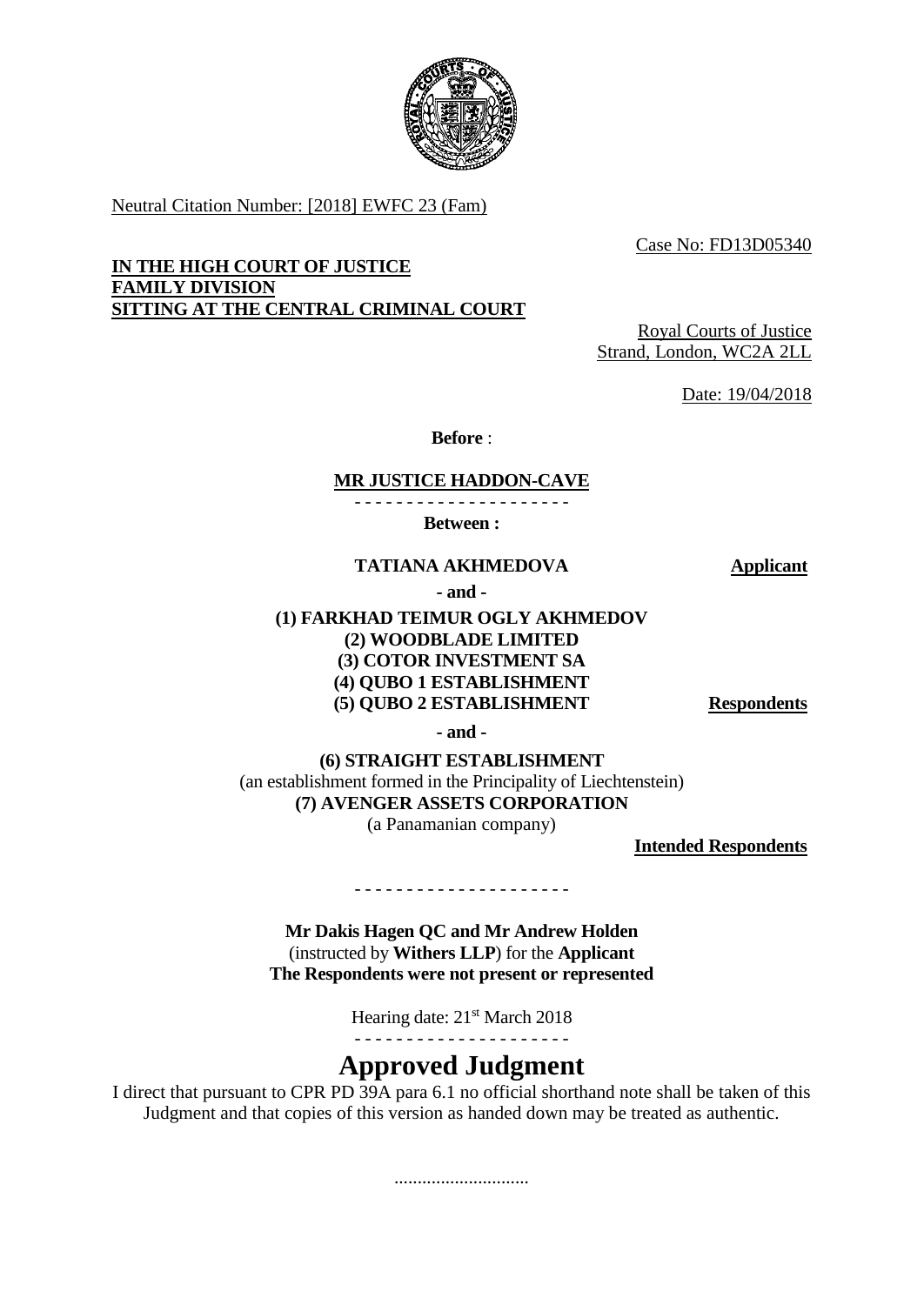## **MR JUSTICE HADDON-CAVE :**

## **INTRODUCTION**

#### *Procedural history*

- 1. A trial took place before me between 29th November and 5th December 2016 of an application for ancillary financial relief sought by the Applicant, Mrs Tatiana Akhmedova ("W") against the First Respondent, Mr Farkhad Akhmedov ("H"). H did not appear at the trial and was not represented.
- 2. On 15th December 2016, I gave judgment granting W ancillary financial relief against H in the sum of £453,576,152, comprising 41.5% of the total marital assets (*AAZ v BBZ and Others (Financial Remedies: Sharing Principle: Special Contribution)* [2016] EWHC 3234 (Fam), [2018] 1 FLR 153) ("the Judgment").
- 3. On 20th December 2016, I made a Financial Remedy Order ("the Main Order") giving effect to my Judgment (*AAZ v BBZ and Ors* [2016] EWHC 3361 (Fam)). I also granted a world-wide Freezing Order ("the Freezing Order").
- 4. Pursuant to the Main Order:
	- (1) H was ordered to pay a lump sum of £350,000,000 to W and to transfer certain property to W.
	- (2) Various Panama and Liechtenstein corporate entities (Cotor, Qubo 1 and Qubo 2), which the Court had found to be (in the case of Cotor) a nominee and bare trustee for H and (in the case of Qubo 1 and Qubo 2) no more than 'ciphers' and the *alter ego* of H, were made jointly and severally liable for payment of the lump sum.
	- (3) Transfers of a modern art collection and cash from Cotor to Qubo 1 and/or Qubo 2 were set aside pursuant to s.37 of the Matrimonial Causes Act 1973 ("MCA 1973") and/or s.423 of the Insolvency Act 1986 ("IA 1986") on the basis that those transfers were undertaken at an undervalue.
	- (4) W's claims would only be dismissed when there had been "*full and complete compliance with this order*" (paragraph 21).
	- (5) There was liberty to apply to bring "*any other applications for enforcement purposes under s. 37 of the MCA 1973 and/or s. 423 of the Insolvency Act 1986*" (paragraph 27).
- 5. The Main Order, therefore, specifically left open the prospect of further relief under the Matrimonial Causes Act 1973. This was in accordance with the usual practice and had the effect of keeping the proceedings on foot (as the Court of Appeal confirmed in *Kerman v. Akhmedova* [2018] EWCA 307 at paragraph [28]).
- 6. On 8th June 2016, I refused an application filed on behalf of W on 7th June 2016 seeking an order for subpoena *duces tecum* against Ross Henderson, the former head of H's family office in Zug, Switzerland.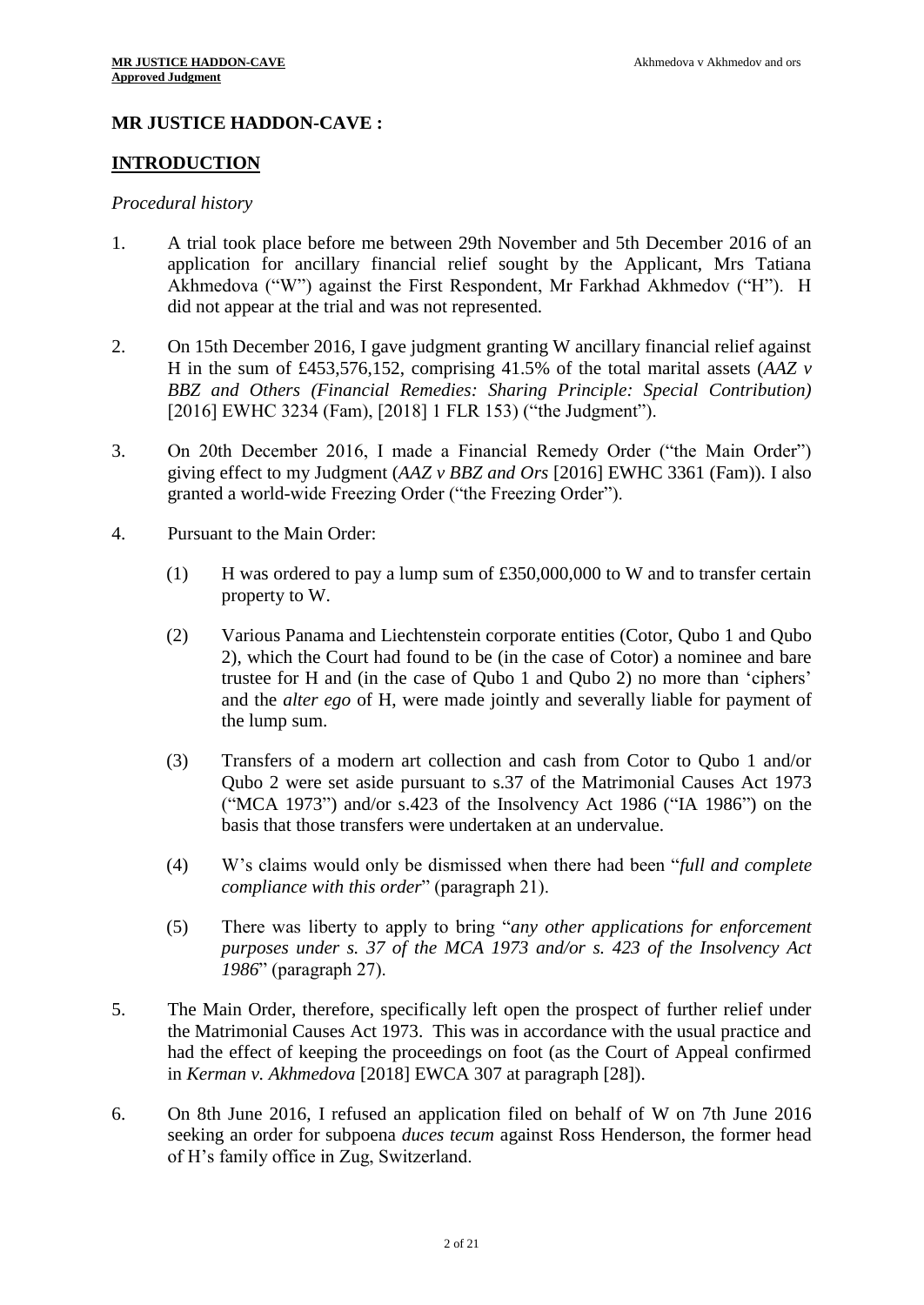- 7. Since December 2016, W has been involved in litigation to enforce the Judgment against H in various jurisdictions around the world. W's efforts have been frustrated. W has achieved some success recently in the Isle of Man and Dubai:
	- (1) W has obtained court orders in the Isle of Man in respect of a helicopter and a private jet belonging to  $H -$  and intends to seek orders for the sale of these assets – but has been met with an argument by H that the Manx company that holds one of those assets owes substantial debts to Avenger Assets Corporation ("Avenger"), whom W seeks to join as the Intended Seventh Respondent in these proceedings.
	- (2) W has obtained orders in the courts of the Dubai International Financial Centre ("DIFC") in respect of the yacht, M.V. "Luna", title to which is currently held by another Liechtenstein 'Anstalt', Straight Establishment ("Straight"), whom W seeks to join as the Intended Sixth Respondent to these proceedings.

## *This application for further relief*

- 8. On 1st March 2018, pursuant to the liberty to apply, W issued an application in this Court seeking the following further orders to assist her in the enforcement of the substantive relief granted by the Main Order:
	- (1) the joinder of Avenger and Straight to proceedings under FPR r. 9.26B;
	- (2) suitable orders for service by alternative means deeming such service to have taken place on all respondents served with this application on 2 March 2018;
	- (3) declarations recognizing that M.V. "Luna" is beneficially H's asset and that Avenger and Straight are his alter ego;
	- (4) an order piercing Straight's 'corporate veil';
	- (5) declarations that Avenger and Straight are H's privies and through H have submitted to the jurisdiction;
	- (6) an order against Straight that it transfer M.V. "Luna" to W;
	- (7) orders under s. 37 MCA 1973 and s. 423 IA 1986 setting aside the cash transaction of €260m on 15 December 2014 which enabled M.V. "Luna" to be acquired by Avenger and an order that Avenger pay a sum representing the capital value of M.V. "Luna" to W ( $\epsilon$ 260 million);
	- (8) orders under s. 37 MCA 1973 and s. 423 IA 1986 setting aside the transaction(s) by which Straight came to hold M.V. "Luna";
	- (9) in default of the transfer of M.V. "Luna" to W, orders that Straight do pay the sum of US\$487,278,000 (the current insurance value of M.V. "Luna" or £346,600,841 (the capital value of M.V. "Luna") to W and that Avenger do pay the sum of  $\epsilon$ 260 million to W;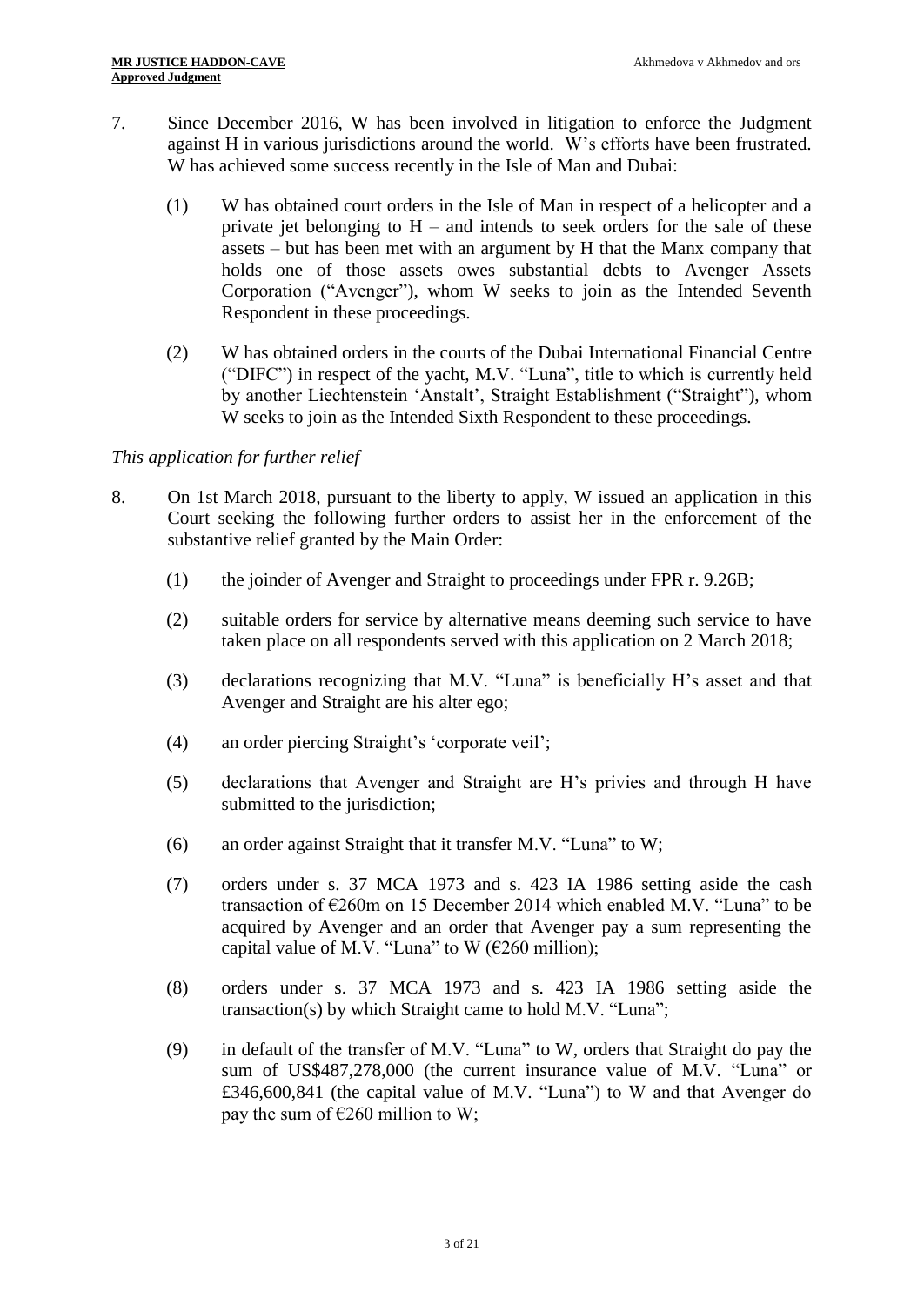- (10) orders rendering Straight and Avenger jointly and severally liable under the lump sum order in paragraph 13 of the Main Order so that the H's liability is diminished *pro tanto* following any such payment; and
- (11) an extension of the Freezing Order.
- 9. The application is supported by affidavits of Ms Michaelides filed by W's solicitors, Messrs. Withers. Ms Michaelides explains the enforcement steps taken in the Isle of Man, Liechtenstein, Switzerland and DIFC/Dubai and H's attempts to frustrate enforcement against his assets by the 'interposition' of corporate entities. I accept her evidence.
- 10. W is represented by Dakis Hagen QC and Andrew Holden of Counsel and Messrs Withers. The Respondents and Intended Respondents did not appear and were not represented before me on 21st March 2018. I deal with service below. W submits that time is of the essence in the enforcement proceedings in the DIFC and the IOM.

## **The Isle of Man enforcement proceedings**

- 11. W registered the Judgment against H in the Isle of Man on 3rd August 2017. She also obtained a freezing injunction and disclosure orders, which revealed that three Isle of Man companies that hold the helicopter and the private yet – namely Carolina Limited ("Carolina"), Lucy Limited ("Lucy"), and Tiffany Limited ("Tiffany") – were, in fact, held by nominees for H's sole benefit.
- 12. The directors of the Manx holding companies procured or permitted that the helicopter and the private jet be returned to Germany and the UK, respectively.
- 13. W is seeking to enforce the Judgment (as registered in the Isle of Man) against these assets. However, this has been met by an allegation that the Manx holding companies owe substantial sums of money to H, Cotor and Avenger.
- 14. Ms Michaelides explains there is no evidence to support the assertion that these debts are due. W submits that the obvious inference is that H is manufacturing these alleged debts in order to attempt to dilute his equity in the Manx holding companies, so as to prevent W from enforcing the Judgment against his interest.
- 15. In the case of the debts claimed to be owed to H personally and to the corporate creature against which the court has already entered Judgment (Cotor), W seeks Third Party Debt Orders in the Isle of Man, so that execution can be levied against the alleged debts themselves.
- 16. However, that solution is not currently available in respect of Avenger because orders were not originally made against Avenger itself. W submits that the court should now make such orders because it is clear that Avenger is simply another of H's corporate 'ciphers'. Entering judgment against Avenger would be efficacious because it would enable W to garnish any such alleged debts owed to Avenger as a mechanism for enforcement of the Judgment.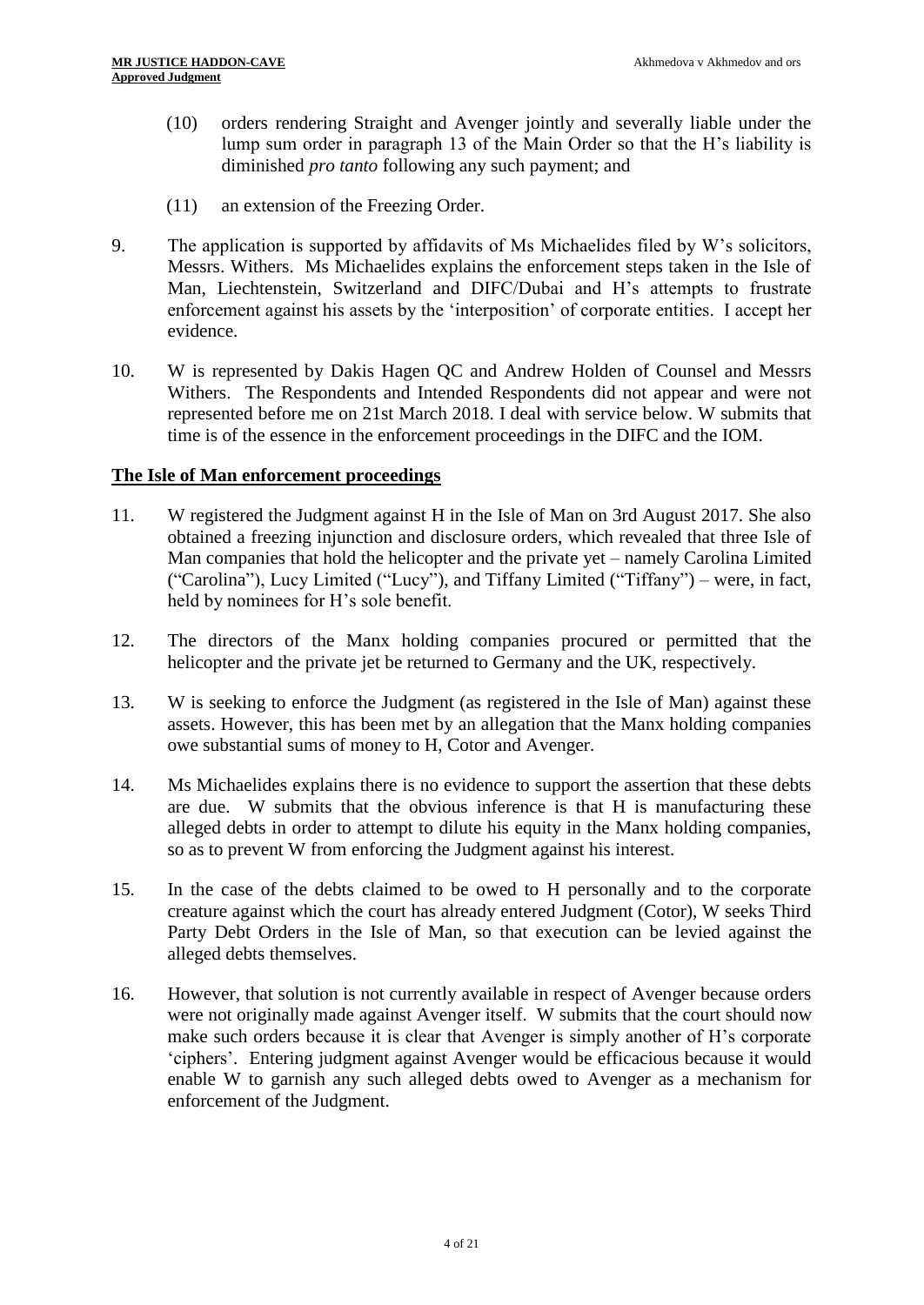- 17. The following points are pertinent:
	- (1) In 2014, H transferred the proceeds of sale of his stake in Northgas into Cotor, which is a Panamanian 'bearer share' company, which this Court found to be H's nominee. There is no evidence of any consideration having been paid by Cotor for receipt of these assets (Judgment, paragraph 77).
	- (2) In February 2014, H entered into a contract to purchase M.V. "Luna" in his own name for  $\epsilon$ 260 million. The vessel was placed in the name of Tiffany (Judgment, paragraph 67).
	- (3) In December 2014 and, significantly, after W says that the marriage finally came to an end, Tiffany 'sold' M.V. "Luna" to Avenger (Judgment, paragraph 67). H owned Avenger and the funds for this purported 'purchase' came from H's own bank account (Judgment, paragraph 68).
	- (4) In March 2015, H then purported to assign his shares in Avenger and other companies to a Bermuda law discretionary trust, of which he himself was the settlor, principal beneficiary and protector (Judgment paragraph 93). This was a transparent attempt to hide H's interest in the companies that owned the luxury assets – and by extension to hide those assets, including M.V. "Luna" – as a result of the threat of W's claims (Judgment, paragraph 94). These transfers were set aside on the basis that they were made by H with the intention of defrauding his creditors (Main Order, paragraph 17).
	- (5) On 15th December 2014, Avenger received the sum of  $\epsilon$ 260,000,000 from H's bank account in order to 'purchase' M.V. "Luna" from Tiffany, despite the fact that Tiffany was just another H-owned company and had received an assignment of the contract to acquire the yacht directly from H himself. Avenger's registered agent and Cotor's registered address were the same. Cotor was H's nominee.
- 18. In the circumstances, I find and hold that the transfer by H of  $\epsilon$ 260 million to Avenger, and the payment of that sum by Avenger to Tiffany, was a deliberate mechanism by which H tried falsely to pretend that the ownership of M.V. "Luna" was held notionally by a Panamanian company, rather than by an Isle of Man company (where enforcement is possible). The timing of the alleged change in ownership is telling, *i.e.* at the end of 2014 after it was clear that the marriage finally ended (Judgment, paragraphs 38 and 50).
- 19. Accordingly, for these reasons, I make the orders sought against Avenger directly.

## **The Dubai enforcement proceedings**

20. W's lawyers, Messrs Withers, discovered that in or about October 2017, M.V. "Luna" sailed into Dubai and was put into dry-dock for maintenance. This may have been because H assumed that Dubai was well beyond the reach of an English Court judgment. It appears that Messrs Withers, however, knew better. They knew that, in fact, the Courts of DIFC (the international commercial freezone in Dubai) have the following special attributes: (a) they are courts of the Common Law which apply Common Law principles regarding the enforcement of foreign judgments; (b) they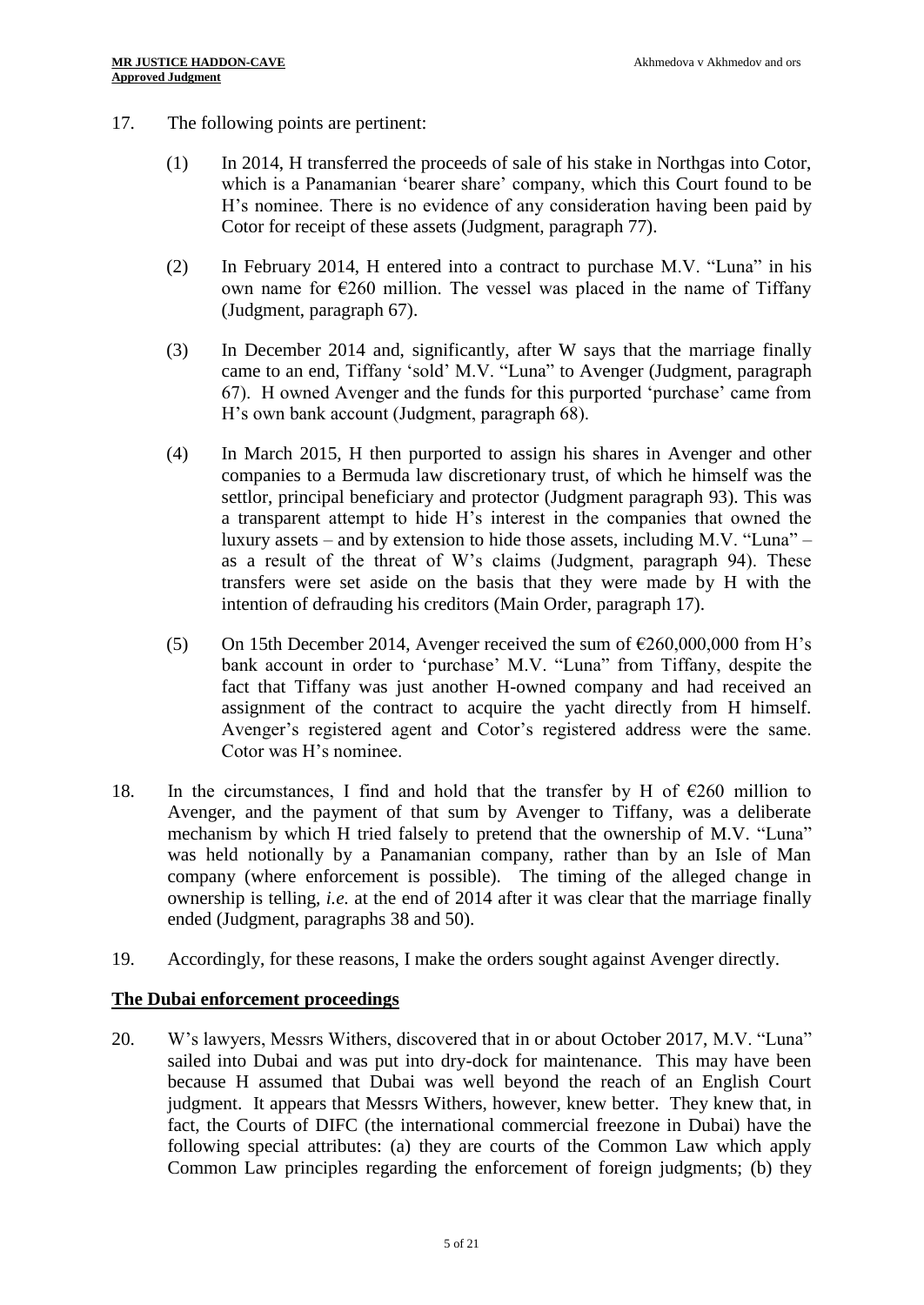have a reciprocal enforcement relationship with the Courts of Dubai itself; and (c) they exercise a so-called 'conduit jurisdiction', by which judgments that are registered in the DIFC Courts can then be taken to the Courts of Dubai for execution. Accordingly, it is possible for parties to seek to execute foreign judgments in Dubai *via* the DIFC Courts. It is by this route that W is now seeking to execute the Judgment against M.V. "Luna" and seeks further orders from this originating Court to do so.

## *Histology of evasion*

- 21. The histology of H's dealings with M.V. "Luna" are redolent of his elaborate and contumacious campaign to evade and frustrate the enforcement of the Judgment debt against him. New facts have recently come to light and been drawn to this Court's attention which reinforce that picture. The true sequence of events appears to be as follows.
- 22. H transferred M.V. "Luna" into the name of Tiffany, but then procured a dummy 'sale' of the vessel to Avenger, using funds from his own bank account. However, unbeknown to W and this Court, during the trial in December 2016, Avenger did not, in fact, continue to hold title to M.V. "Luna". It transpires that H had taken a rapid series of further surreptitious steps to attempt to place his yacht further beyond the reach of enforcement. The sequence of events was as follows. On 30th November 2016 (*i.e.* the second day of the trial before me), M.V. "Luna" was transferred from Avenger to another Panama entity, Stern Management Corporation ("Stern"). On 1st December 2016, M.V. "Luna" was transferred by Stern to Qubo 2 and was reregistered as a Marshall Islands vessel. On 20th December 2016, this Court found that Qubo 2 was no more than H's 'cipher' and *alter ego* and made an order that Qubo 2 was jointly and severally liable to W for the sum of £350 million. On 28th December 2016, the Lichtenstein Court made a freezing order against Qubo 2 prohibiting the disposal of M.V. "Luna" and made payment orders against Qubo 2.
- 23. In breach of the Orders of the English and Lichtenstein Courts, however, on 8th March 2017, Qubo 2 transferred M.V. "Luna" to Straight. Straight appears to be current title-holder of the vessel (at least on current information).
- 24. The newly created vehicle, Straight, would appear to be the antithesis of its name. The transfer M.V. "Luna" by Qubo 2 to Straight was made despite the fact that Qubo 2 had been made jointly and severally liable for payment of the lump sum award under the Judgment, and in breach of breach of the freezing injunction granted by the Liechtenstein Courts in W's favour as aforesaid.
- 25. In my judgment, it is clear that Straight is simply another 'cipher' and *alter ego* of H, and another attempt by H to evade enforcement. Straight is another Liechtenstein 'Anstalt'. Straight operates from the same address as Qubo 2. Straight has the same individual directors who operate Qubo 2, *i.e.* one of H's known 'ciphers'. Straight was incorporated on 17th February 2017, after Judgment had been entered against H and Qubo 2. The timing is again telling. Straight was incorporated, and the vessel transferred from Qubo 2 to Straight, in the midst of W's initial attempts to enforce the Judgment against Qubo 2 in Liechtenstein. On 23rd February 2017, Qubo 2 appealed the orders made by the Liechtenstein Court on 28th December 2017. The freezing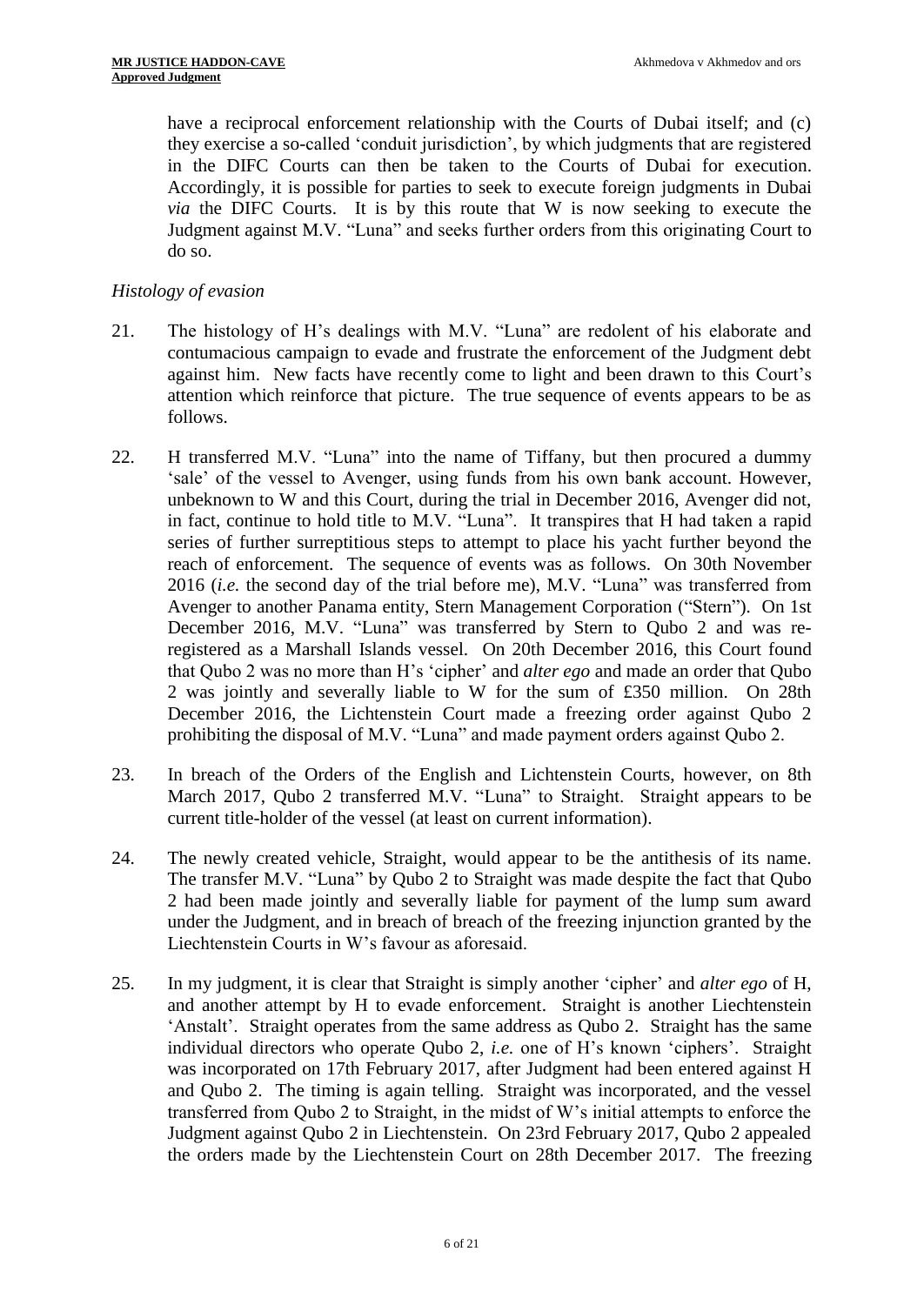order was upheld. Title to the vessel was, nevertheless, transferred by Qubo 2 to Straight on 8th March 2017.

- 26. In my judgment, there is an irresistible inference that these actions were taken at H's instruction, and in a deliberate attempt to place M.V. "Luna" beyond the reach of the orders that the English court had made against Qubo 2 and which W was threatening to execute in Liechtenstein.
- 27. I have illustrated these recent developments in the attached amended organogram (which is the updated version of the one attached to my Judgment of 15th December 2016).

## *Dubai proceedings*

- 28. W instructed counsel and lawyers in Dubai (Michael Black QC, Andrew Holden and Messrs Fitche & Co). On 8th February 2018 W obtained a freezing injunction in the DIFC against H and Straight which prevented them from disposing of or dealing with M.V. "Luna". Acting as a delegate of the DIFC Courts, and on the basis of the DIFC freezing injunction, on 13th February 2018 the Court of Dubai granted a precautionary attachment of M.V. "Luna". As a result, M.V. "Luna" was effectively impounded in Port Rashid where she remains under court order.
- 29. Straight immediately instructed its own counsel and lawyers who then applied to set aside the freezing injunction on the basis that the DIFC only has personal enforcement jurisdiction over H and not Straight. Straight's challenge to the continuation of the DIFC freezing injunction was, therefore, on the basis that the English Court had only entered judgment directly against H and not against Straight. It should be noted, however, that (i) Straight was incorporated two months after the English Judgment was entered and (ii) the transfer of M.V. "Luna" was effected by Qubo 2 in breach of the Freezing Order (see above).
- 30. On 8th March 2018, Straight obtained an urgent hearing of its application to set aside the DIFC order. On 11th March 2018, the DIFC Courts dismissed Straight's application and ordered the continuation of its freezing injunction, with written reasons to follow.
- 31. The DIFC Courts also declined to have an urgent appeal against its decision listed for the week commencing 18th March 2018. W submitted that this was a transparent attempt by Straight (and H) to overturn the DIFC freezing injunction prior to the hearing of the current application before the English Court listed for 21st March 2018. Straight was named as the Second Respondent in those proceedings and H was named as the First Respondent in those proceedings. Straight's lawyers admitted that they were funded by a third party. I infer that this must be H.
- 32. In the course of the hearing before me on 21st March 2018, the DIFC Courts' reasons were published and handed up to me. In a 50-paragraph detailed judgment, H.E. Justice Ali Al Madhani set out the full history of the English proceedings and the *gravamen* of the English Judgment and said this:

"44. In my judgment, I agree with the argument put forward by the Applicant that as a matter of fundamental policy, this court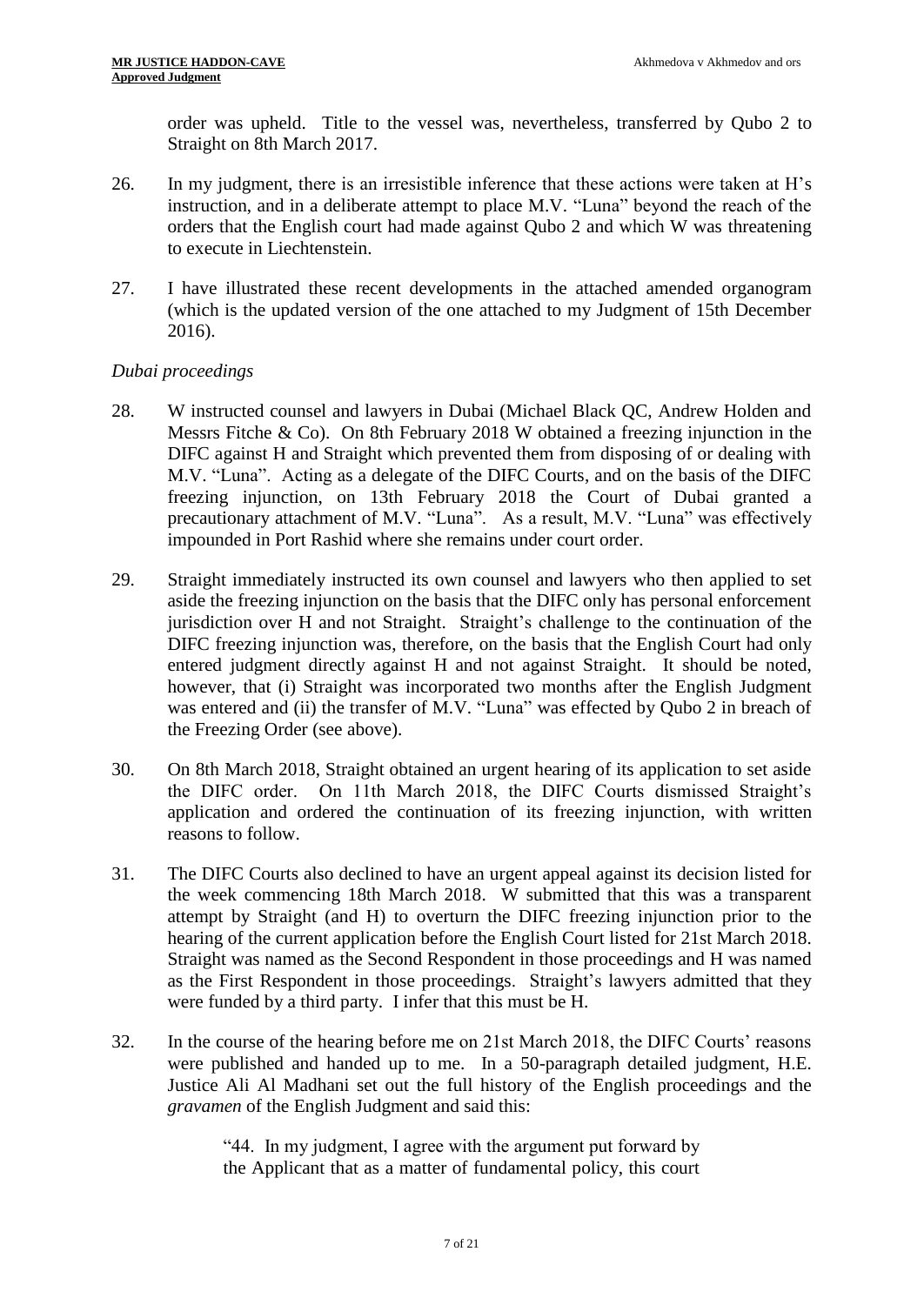– like any other court of justice – must be in a position to respond to fraud and deliberate evasion. It would deny the Court's jurisdiction of much of its practical effect if it were possible to avoid the enforcement of a judgment in the DIFC by the simple expedient of placing one's assets within a corporate entity in an offshore 'secrecy' jurisdiction, see Beatson LJ in *JSC BTA Bank v Ablyazov* [2014] 1 WLR 1414 [36];

a. "The jurisdiction to make a freezing order should be exercised in a flexible and adaptable manner so as to be able to deal with new situations and new ways used by sophisticated and wily operators to make themselves immune to the Courts' orders or deliberately to thwart the effective enforcement of those orders".

45. This 'flexibility principle' was referred to with approval by Lewison LJ in *JSC Mehzprom Bank v Pugachev* [2016] 1 WLR 160 who said at [20] in the context of the construction of a freezing order, but making a point of principle of general application:

"It would, I think, be a matter of concern if a person could make himself judgment-proof merely by setting up discretionary trusts or, as Patten LJ said, a Liechtenstein Anstalt".

46. Further, I refer to the dictum of Robert Walker J (as he then was) in *International Credit & Investment Co (Overseas) Ltd v Adham* [1998] BCC 134, at 136:

"the Court will, on appropriate occasions, take drastic action and will not allow its orders to be evaded by manipulation of shadowy offshore trusts and companies formed in jurisdictions where secrecy is highly prized and official regulation is at a low level"

47. Accordingly, this Court's jurisdiction to ratify and enforce foreign judgments extends to the making of orders against corporate entities such as the Second Respondent, if it can be shown that they are being used to conceal the assets of the judgment debtor.

48. As to this case and in order or to the level of granting a Freezing injunction only I am satisfied that the Applicant has a good arguable case to believe that Vessel Luna, held through Straight the Second Respondent, was and continues to be owned and controlled by Mr Akhmedov the First Respondent personally which gives this Court the jurisdiction and the power to enforce against it with a view to enforcing a recognised English Judgment."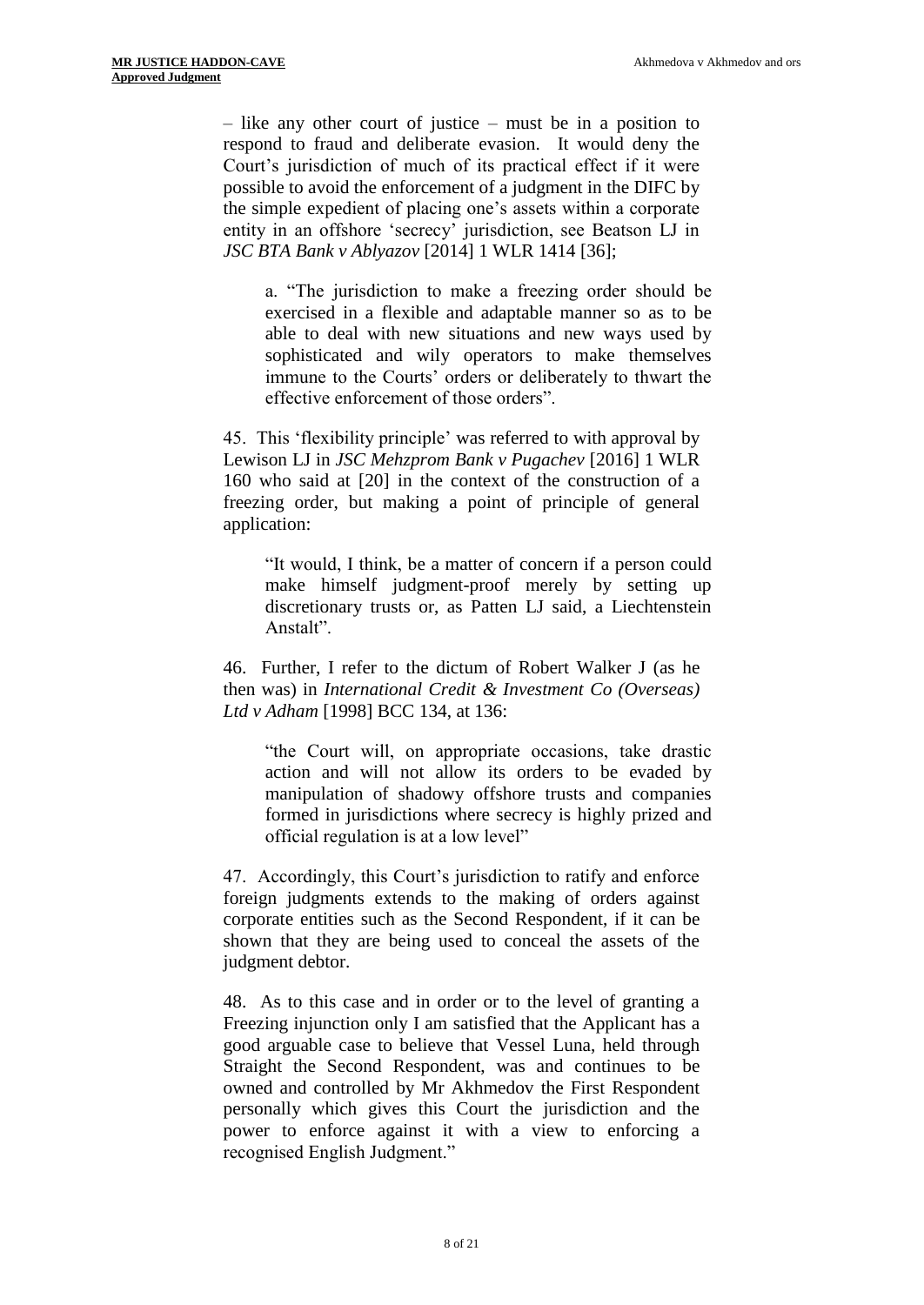33. H.E. Justice Ali Al Madhani concluded as follows:

"50. It is important to take into account that the Freezing Injunction was also granted based on the Applicant's intention to obtain judgment against Mr Akhmedov which extends to enforcement against Straight as his corporate creature in the English High Court.

51. Furthermore, the Applicant put forward evidence that an application against the Second Respondent was issued in the English High Court on 1 March 2018 and the hearing of that application is due to take place on 21 March 2018. In this regard, the Freezing Injunction preserves the position pending the entry of judgment in England, and the ratification and enforcement of that judgment in the DIFC."

34. I take full account of the judgment of H.E. Justice Ali Al Madhani and express the gratitude of this Court to the DIFC for its valuable assistance and comity.

## *W's submissions*

- 35. Mr Dakis Hagen QC submits that entry of judgment against Straight in these (English) proceedings would self-evidently be of real value in the DIFC proceedings. First, because the DIFC Courts has statutory jurisdiction to ratify foreign judgments, a judgment directly against Straight would strengthen W's argument that the DIFC Courts have jurisdiction over Straight. H is clearly Straight's privy; H has submitted to the jurisdiction of this Court in these proceedings; accordingly, Straight will be incapable of contending other than that it has done so as well. Second, because Straight's challenge to the DIFC freezing injunction is based on the allegation that the DIFC Courts have no jurisdiction over Straight, the entry of judgment against Straight would defeat, or at least greatly assist in defeating, its jurisdictional challenge. Third, because W's substantive claim against Straight in the DIFC is based on the contention that Straight is H's 'cipher' and *alter ego*. If this Court pierces the 'corporate veil' of Straight, it is believed that ultimately this will assist in securing the same form of relief against Straight in the DIFC, on the basis the DIFC Courts will pay regard to the findings and orders made by the English court in this respect.
- 36. Mr Hagen QC contends that, by reason of paragraphs 21 and 27 the Main Order, any claim under the general law incidental to the granting of matrimonial orders remains fully open. On this basis, he seeks relief in the form of declarations of beneficial ownership and piercing of the 'corporate veil'.

## **ANALYSIS**

## **(1) Joinder and service**

37. W seeks the joinder of Avenger and Straight pursuant to FPR rule 9.26B on the basis that (i) it is desirable to add the new parties so that the court can resolve all the matters in dispute in the proceeding, or (ii) there is an issue involving the new parties and an existing party which is connected to the matters in dispute in the proceedings and it is desirable to add the new party so that the court can resolve that issue.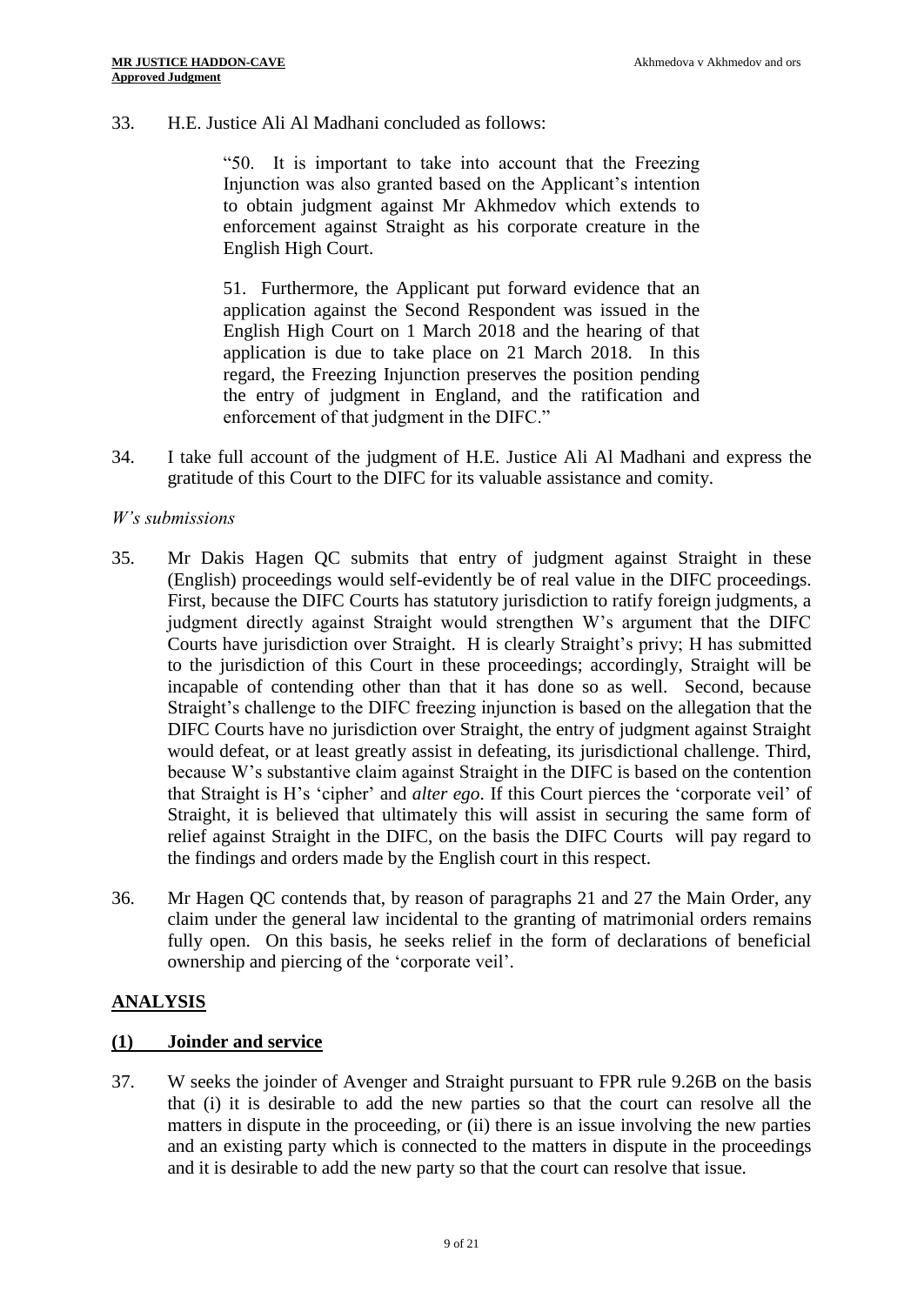- 38. W submits that the Respondents and Intended Respondents to this application have been properly served and had more than the requisite 7 days' notice of this application pursuant to Part 18. W sent the application and supporting materials to H, Qubo 2, Avenger and Straight by a variety of methods. There is no requirement for permission to serve outside the jurisdiction in matrimonial proceedings (FPR rule 6.41). I accept Ms Michaelides' evidence regarding the steps taken to serve this application and supporting material and that all such Respondents and Intended Respondents received the documents on 2nd March 2018.
- 39. W seeks an order validating the steps taken to serve the application and supporting materials on the Respondents and Intended Respondents. W further submits that earlier service on H should, in any event, be deemed to be good service on Avenger and Straight.

## *The principles*

- 40. The following principles emerge from the authorities:
	- (1) The legal principles of common law and equity which have to be applied in the Family Division and in the Family Court are "*precisely the same as in the Chancery Division, the Queen's Bench Division and the County Court*" (*per* Sir James Munby, President of the Family Division in *Kerman v. Akhmedova* [2018] EWCA Civ 307 at [21]-[22]). In other words, courts exercising family jurisdiction "*do not occupy a desert island in which general legal concepts are suspended or mean something different*" (*per* Lord Sumption JSC in *Prest v Petrodel Resources Ltd and others* [2013] UKSC 34, [2013] 2 AC 415, at paragraph [37]).
	- (2) The Court has power retrospectively to validate a step that brings a claim or document to be served to the attention of the defendant as being good service. This is implicit in CPR rule  $6.37(5)(b)(i)$  which gives the court discretion to "*give directions about the method of service*" in cases of service out, or is to be implied generally into the rules for service out (*per* Lord Clarke of Stone-Cum-Ebony JSC in *Abela v. Baadarani* [2013] 1 WLR 2043 paragraph [20]).
	- (3) Notwithstanding the absence of an equivalent of CPR rule 6.37(5)(b)(i), the Court had jurisdiction under the FPR to permit service out of the jurisdiction by alternative means and urgency will often be a feature of family cases especially those involving children (*per* Moylan LJ in *Wilmot v Maughan* [2017] EWCA Civ 1668 at paragraphs [127]-[129]). It follows that the court must have jurisdiction under the FPR retrospectively to validate alternative service.
	- (4) Save where there is a multilateral or bilateral convention governing service in the foreign jurisdiction - in which case a more stringent "*exceptional circumstances*" test applies (*c.f. Marashen Ltd v Kenvett Ltd* [2018] 1 WLR 288) - the jurisdiction to authorise or validate service by alternative means is established if the serving party can show "*a good reason*" for effecting service in that way. The use of the indefinite article "*a good reason*" is significant: one good reason only is sufficient (*per* Atkins LJ in *Kaki v National Private Air Transport Co* [2015] 1 CLC 948, at [28]).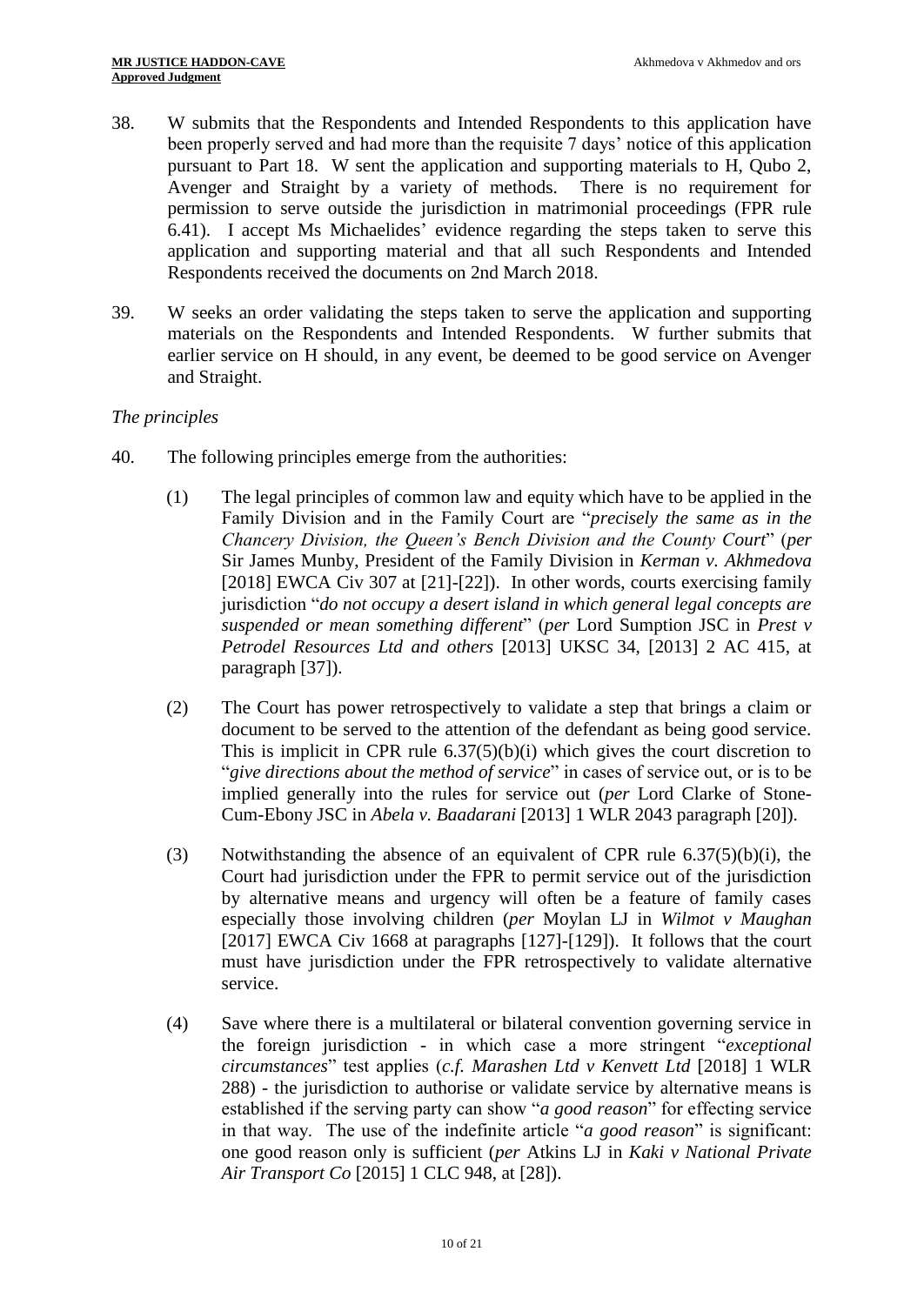- (5) The mere fact that service by alternative means will be quicker and more convenient will not, of itself, constitute "*a good reason*" justifying service by those alternative means. However, proof of lengthy delay in the context of the case itself if the service treaty method is used may constitute a good reason to authorise alternative service (*per* Haddon-Cave J in *Bill Kenwright Ltd v Flash Entertainment FZ LLC* [2016] EWHC 1951 (QB), [54]; and see David Foxton QC in *Marashen v Kenrett* [2018] 1 WLR 288 at [55]-[56]).
- (6) Where service by alternative means is sought, it must be shown that such means would not contravene the laws of the territories in which service has been effected (see *Abela* (*supra*) and *Embassy of Brazil v de Castro Cerqueira* [2014] 1 WLR 3718, at paragraph [29]).

## *Application of the principles to this case*

- 41. In my judgment, the following points are pertinent and amount collectively to "*a good reason*" for the Court to exercise its discretion to validate service by alternative means in this case:
	- (1) First, it is clear on the unchallenged evidence of Ms Michaelides that service *via* judicial channels would be likely to take weeks, months or even years.
	- (2) Second, the context of the present application is relevant, namely, the postjudgment enforcement phase where H has over the past 18 months repeatedly demonstrated a willingness to take rapid and multifarious steps to evade enforcement at every turn.
	- (3) Third, the urgency and time-critical nature of the present application is demonstrated by Straight's (*i.e.* H's) recent attempt to have Straight's jurisdictional challenge in Dubai expedited so as to come on before the hearing of this application in England. It is clear that time is of the essence in the enforcement proceedings in the DIFC and the IOM.
	- (4) Fourth, there is self-evidently a continuing risk that H will take every step available to him to seek to render the orders and judgments of this Court nugatory unless the Court acts with expedition.
	- (5) Fifth, further and in any event, it is important for the process of enforcement against H's assets to proceeds with expedition so that they are not further dissipated or their value diminished in the meantime.
	- (6) Sixth, local lawyers have confirmed that service by the methods used would not contravene the laws of the territories in which service has been effected.
- 42. In my view, in any event, the above circumstances would also amount to "*exceptional circumstances*" under the more stringent test required in Hague Convention State cases. The exceptional steps taken by H to evade enforcement in this past 18 months give rise to exceptional circumstances.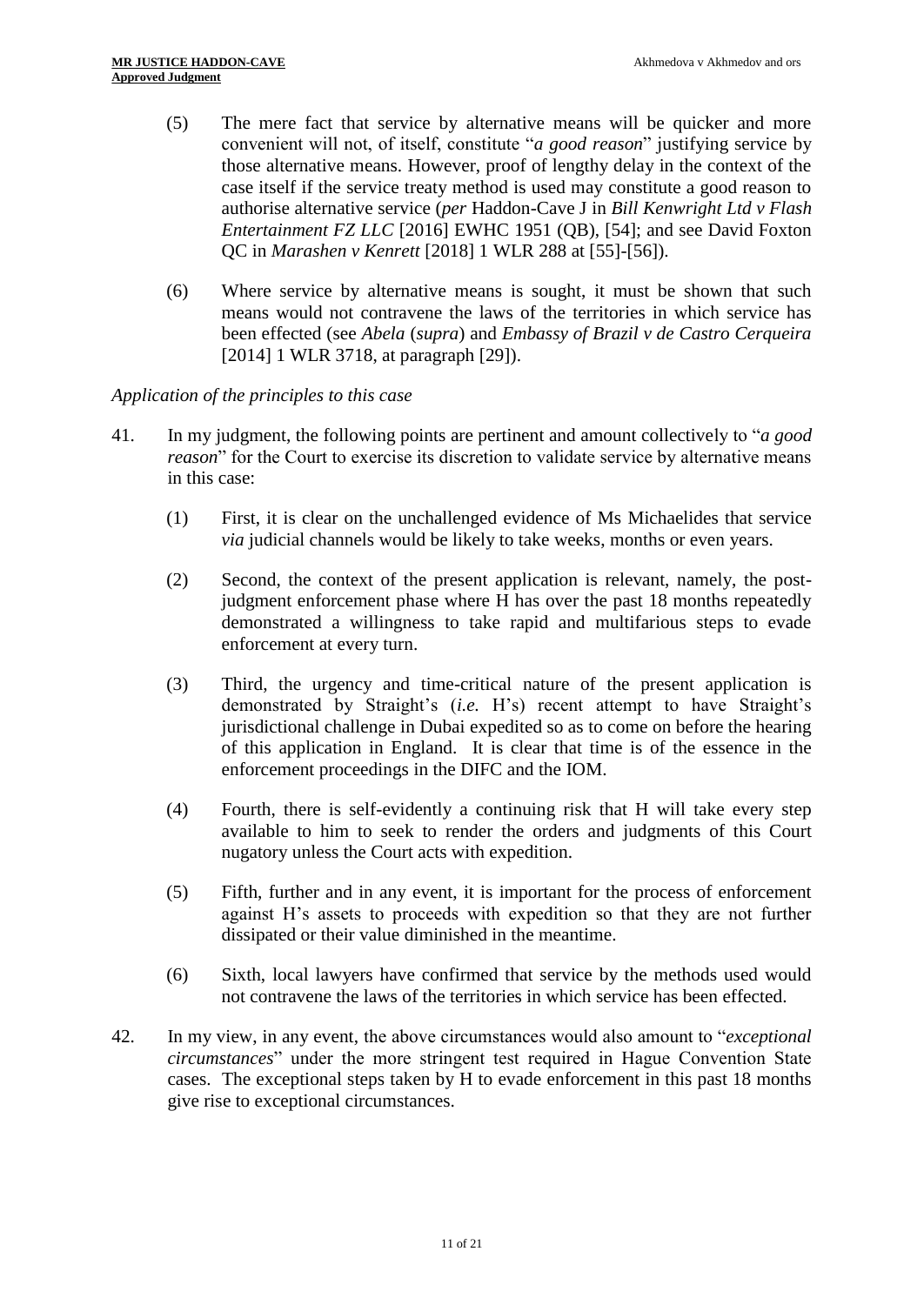- 43. Further, and in any event, for similar reasons to those in my first Judgment where I held that earlier service on H was deemed good service on Cotor, I hold that service of this application on H is good service on Avenger and Straight (see Judgment, paragraphs [122]-[129]).
- 44. For these reasons, in my view, service by alternative means on the Respondents (see above) should be permitted and validated and I so order. Accordingly, I declare that service of the application is deemed to have taken place on the Respondent and the Intended Respondents on 2nd March 2018.

## **(2) Application to pierce the 'corporate veil' of Avenger and Straight**

- 45. W seeks judgment directly against Avenger and Straight on the grounds that Avenger and Straight are mere 'ciphers' of H being used by him to evade this Court's Judgment and the 'corporate veil' should be pierced. W seeks such relief in addition to her application against them under s.423 IA 1986 and s. 37 MCA 1973 (see further below).
- 46. Mr Hagen QC puts forward two grounds to justify the entering of judgment directly against Avenger and Straight on the basis of the principles outlined in *Petrodel Resources Ltd v Prest* [2013] 2 AC 415. First, in respect of both Respondents, W submits that Avenger and Straight are mere 'nominees' for H, and hold their assets for him beneficially. Second, in respect of Straight, W also submits that that, in cases of 'evasion', the court is entitled to pierce the 'corporate veil' and thereby hold Straight directly liable on the Judgment against H.

## *'Nominee-ship'*

- 47. Nominee-ship is a "*highly fact-specific issue*" (as Lord Sumption JSC said in *Prest*, at [52]). The question is whether the assets of Avenger and Straight can be said to belong beneficially to H as the effective controller of those entities. In my judgment, there is no difficulty in answering this question in the affirmative in both cases. The Court has already made declarations that Cotor, Qubo 1 and Qubo 2 are all nominees for H and hold their assets absolutely for H. The circumstances and timing of Avenger and Straight's creation are redolent of the same mischief. In my view, it is clear that (just like Cotor, Qubo 1 and Qubo 2) Avenger and Straight are mere 'ciphers' designed by H to evade enforcement.
- 48. I find and hold that H never intended to part with his beneficial ownership in the assets transferred to Avenger and Straight who continue to hold beneficially for H. The transfer of  $\epsilon$ 260,000,000 from H's bank account to Avenger was part of a *faux* sale of M.V. "Luna" to Avenger by Tiffany after the divorce proceedings herein had been issued. However, at the time, H was both the ultimate owner of Avenger, and the ultimate beneficial owner of Tiffany. There was no reality or validity to this transaction: it was merely a device whereby H (a) moved title to M.V. "Luna" into a Panama company and (b) divested himself of a very substantial sum of money under the cloak of an artificial sale arrangement. There is no difficulty in inferring, in all the circumstances, that H did not genuinely intend to part with beneficial ownership of either the cash or the vessel but intended to remain the real owner throughout. This is a clear case of the beneficial owner simply trying to change the label on the tin.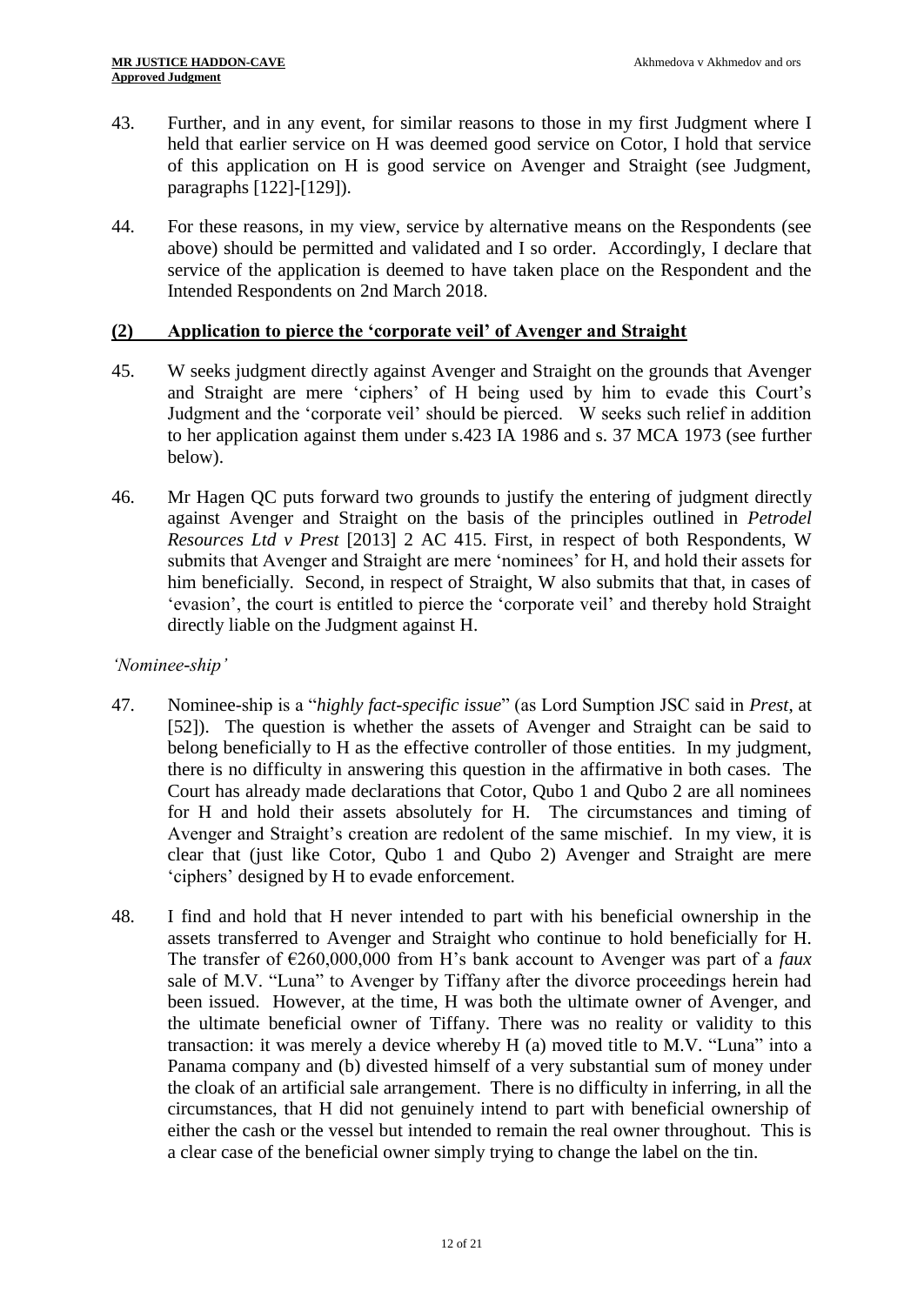- 49. I further find and hold that, by reason of the fact that H provided all the purchase monies for no apparent consideration, there is a presumption of resulting trust which has not been rebutted (*c.f. Prest*, *passim*).
- 50. Accordingly, a declaration is sought in respect of H's continuing ownership of the assets of Avenger and Straight. W uses the language of 'nomineeship' so as to mirror the language used in the original Judgment, and because the concept of 'nomineeship' is more likely to be understood in, for example, civil law jurisdictions in which W may seek to have the Judgment recognised and enforced in due course. However, various terms may be used to describe this arrangement including 'resulting trustee', 'bare trustee' or 'nominee'.

## *Piercing the 'corporate veil'*

- 51. The second ground invoked by W is that Straight is being used by H deliberately to evade or frustrate enforcement of the Judgment against him, such that the court should pierce the 'corporate veil' and hold Straight liable directly for the Judgment debt.
- 52. The following propositions can be derived from the Supreme Court's judgment in *Prest*.
- 53. First, historical terms such as 'facade' and 'sham' in fact refer to two separate and distinct principles: the 'concealment principle' and the 'evasion principle'. In simple terms, the distinction between the concealment principle and the evasion principle can be likened to the distinction between 'lifting' and 'piercing' the 'corporate veil' (*per* Lord Neuberger of Abbotsbury PSC in *Prest*, at paragraph [60]). As Lord Sumption JSC explained at paragraph [28]:

"*The concealment principle is legally banal and does not involve piercing the corporate veil at all. It is that the interposition of a company or perhaps several companies so as to conceal the identity of the real actors will not deter the courts from identifying them, assuming that their identity is legally relevant. In these cases the court is not disregarding the "facade", but only looking behind it to discover the facts which the corporate structure is concealing. The evasion principle is different. It is that the court may disregard the corporate veil if there is a legal right against the person in control of it which exists independently of the company's involvement, and a company is interposed so that the separate legal personality of the company will defeat the right or frustrate its enforcement*".

54. Second, the evasion principle applies where a person deliberately frustrates enforcement by interposing a company under his control, the court may pierce the 'corporate veil'. As Lord Sumption JSC said at paragraph [35]:

> "*[T]there is a limited principle of English law which applies when a person is under an existing legal obligation or liability or subject to an existing legal restriction which he deliberately evades or whose enforcement he deliberately frustrates by interposing a company under his control. The court may then*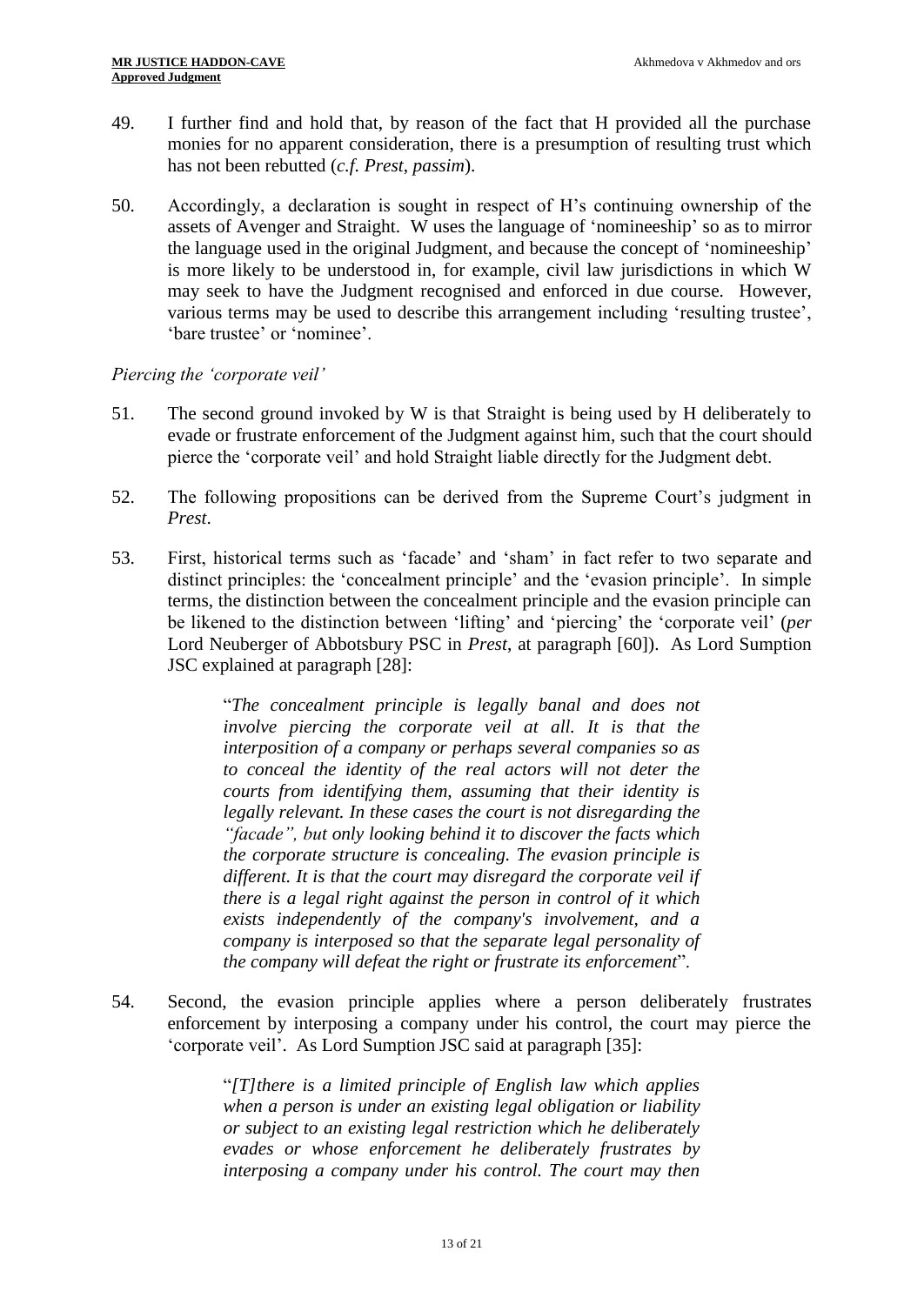*pierce the corporate veil for the purpose, and only for the purpose, of depriving the company or its controller of the advantage that they would otherwise have obtained by the company's separate legal personality.*"

55. Third, the remedy of piercing the 'corporate veil' should, however, only be used where necessary to achieve justice. As Lord Sumption JSC said at paragraph [35]:

> "*[I]f it is not necessary to pierce the corporate veil, it is not appropriate to do so, because on that footing there is no public policy imperative which justifies that course*".

56. Fourth, there is a distinction between merely acting 'improperly' in dealing with assets and acting with 'impropriety' in the sense of deliberately concealing or evading legal obligations. As again explained by Lord Sumption (at paragraph [36]):

> "*36. In the present case, Moylan J held that he could not pierce the corporate veil under the general law without some relevant impropriety, and declined to find that there was any. In my view he was right about this. The husband has acted improperly in many ways. In the first place, he has misapplied the assets of his companies for his own benefit, but in doing that he was neither concealing nor evading any legal obligation owed to his wife. Nor, more generally, was he concealing or evading the law relating to the distribution of assets of a marriage upon its dissolution. It cannot follow that the court should disregard the legal personality of the companies with the same insouciance as he did. Secondly, the husband has made use of the opacity of the Petrodel Group's corporate structure to deny being its owner. But that, as the judge pointed out at para 219 "is simply [the] husband giving false evidence." It may engage what I have called the concealment principle, but that simply means that the court must ascertain the truth that he has concealed, as it has done. The problem in the present case is that the legal interest in the properties is vested in the companies and not in the husband. They were vested in the companies long before the marriage broke up. Whatever the husband's reasons for organising things in that way, there is no evidence that he was seeking to avoid any obligation which is relevant in these proceedings. The judge found that his purpose was "wealth protection and the avoidance of tax". It follows that the piercing of the corporate veil cannot be justified in this case by reference to any general principle of law.*"

57. The facts of the present case can be usefully contrasted to those of in *Prest* set out above. I am satisfied that, in the present case, H is acting with real impropriety and deliberately seeking to evade his legal obligations to W by employing the devices of Avenger and Straight to put legal obstacles in the way of enforcement of the Judgment by her against him. Accordingly, in my judgment, the 'evasion' principle applies and it is appropriate to piece the 'corporate veil' in this case and I do so.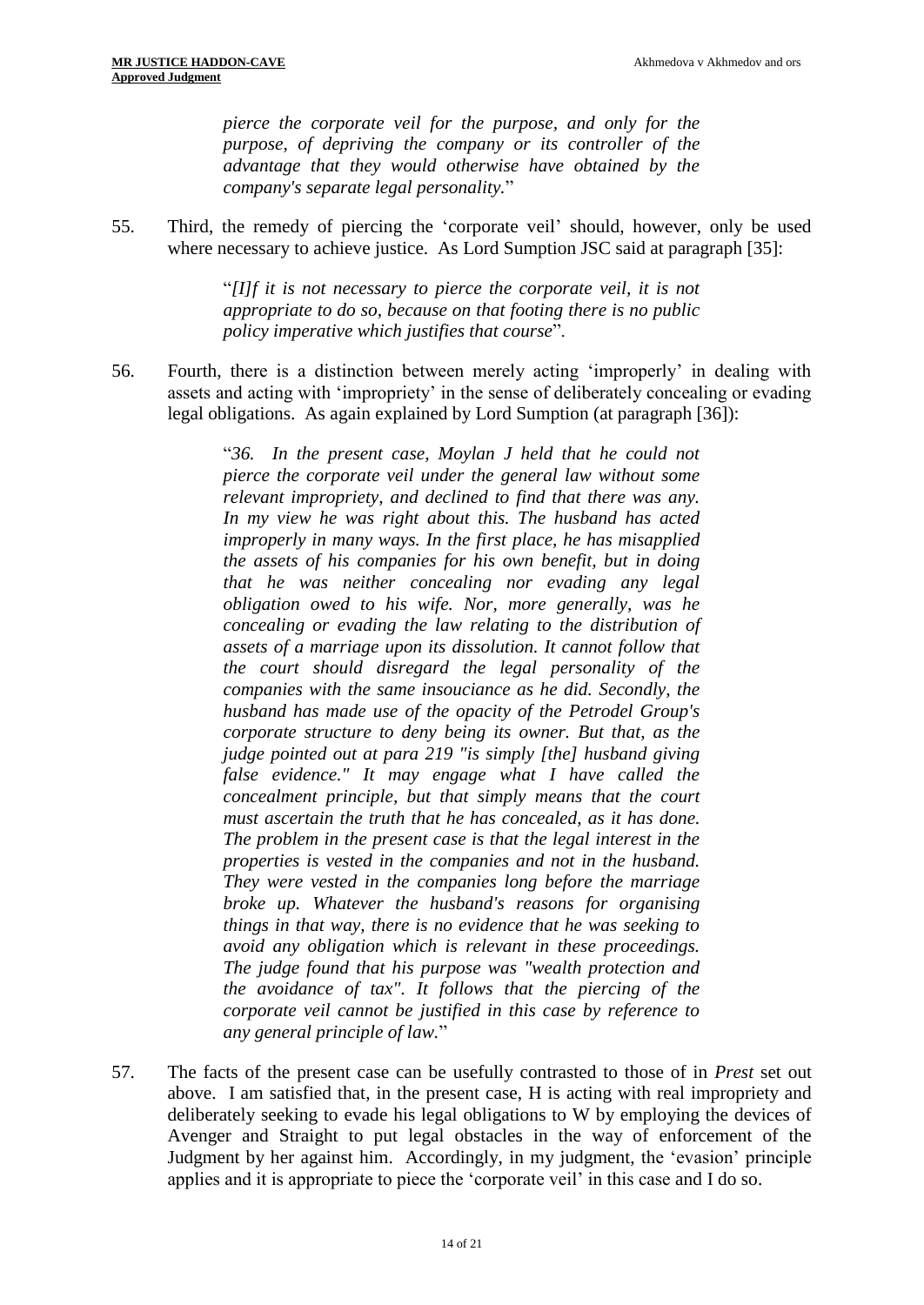## *Conflicts of law question*

- 58. I turn to consider the conflicts of law question as to the applicable law to a case of piercing the 'corporate veil'. W submits that the appropriate law is the *lex fori*, *i.e.* English law.
- 59. A choice of law question arises in cases which concern the piercing of the veil of a foreign incorporated company. As Lord Neuberger of Abbotsbury PSC explained in *VTB Capital plc v Nutritek International Corp* [2013] 2 AC 337, at [131]:

"*[T]hat question is whether the proper law governing the piercing of the corporate veil is the lex incorporationis, the lex fori, or some other law (for example, the lex contractus, where the issue concerns who is considered to be party to a contract entered into by the company in question). The ultimate conclusion may be that there is no room for a single choice of law rule to govern the issue... However, given that it has been common ground throughout these proceedings that the issue is to be resolved pursuant to English law, it is inappropriate to say more about this issue*".

- 60. In *Excalibur Ventures LLC v Texas Keystone Inc* [2013] EWHC 2767 (Comm), at paragraphs [1136] – [1145] Christopher Clarke LJ decided that the *lex incorporationis* should apply to the question whether the 'puppeteer' of a company should be held liable for that company's breach of contract. However, *Excalibur* would appear to involve the 'concealment principle' (*i.e.* the question whether the 'corporate veil' could be 'lifted') as opposed to the 'evasion principle' (*i.e.* the question whether the 'corporate veil' could be 'pierced'). It is noteworthy that *Prest* was not referred to in *Excalibur*.
- 61. There would appear to be no authority determining the question of the proper law in relation to a claim based on the 'evasion' principle. In my judgment, a principled analysis to this question includes the following considerations. First, a consideration of the legal nature of the 'evasion' principle. In my view, the 'evasion' principle is clearly *remedial* in nature. It aims to prevent dishonest attempts to evade enforcement. The 'evasion' principle was developed to respond to dishonest attempts to evade enforcement of a subsisting obligation or liability by the stratagem of the interposition of a company or legal entity to thwart enforcement. Second, the well established general rule is that questions as to mode and method of enforcement and available remedies are for the *lex fori*: "*As a matter of English common law, the nature of the remedy is a matter of procedure to be determined by the lex fori*" (*Dicey, Morris & Collins on Conflict of Laws*, 15th Edn, 7-011). Third, there are sound reasons of common-sense and policy as to why the general *lex fori* rule should apply to cases concerning the 'evasion' principle. The Court should be astute not to aid evasion. To apply the *lex incorporationis* in relation to the 'evasion' principle would be to do the international fraudster's job for him: it would permit enforcement to be subverted simply by the use of corporate structures in jurisdictions with no such exceptions to the 'veil' of incorporation.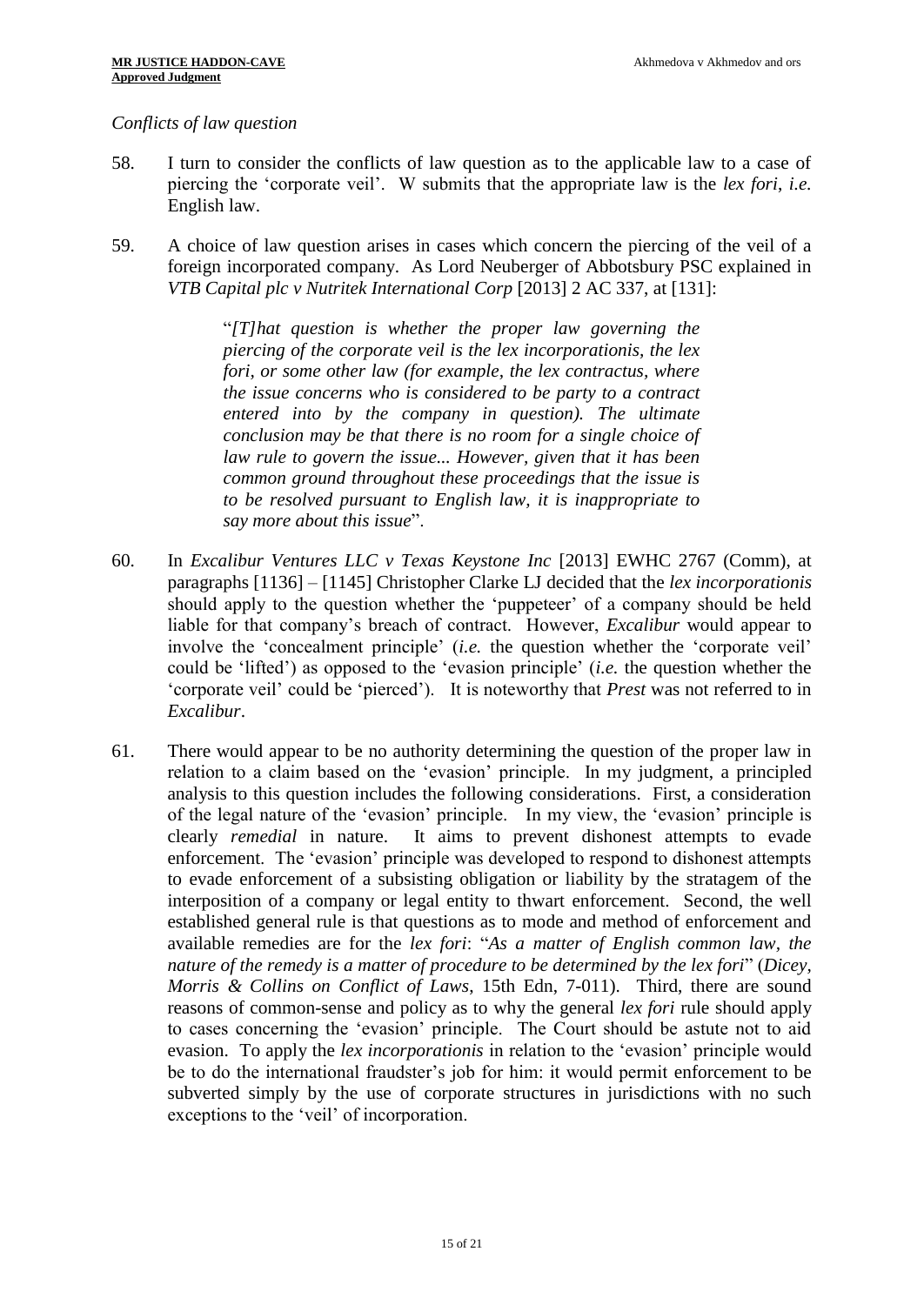*Reasons for piercing Straight's 'corporate veil'*

- 62. In summary, in my view, the following circumstances justify an order piercing the 'corporate veil' so as to make Straight directly liable on the Judgment against H.
- 63. First, it is clear that, when M.V. "Luna" was transferred to Straight, both the legal owner (Qubo 2) and the true beneficial owner (H) were under an existing legal liability not to do so pursuant to the Judgment and violated their legal obligations by doing so.
- 64. Second, it is clear from the evidence that Straight was incorporated deliberately to make enforcement of the Judgment against Qubo 2 (and H) more difficult by the interposition of a 'fresh' corporate entity, against which Judgment had not been entered. Indeed, given the circumstances in which Straight was created and interposed, the only sensible inference is that the sole purpose of the incorporation of Straight and the transfer to it of M.V. "Luna" was to evade enforcement of the Judgment. Straight's entire *raison d'etre* was evasion of the subsisting Judgment.
- 65. Third, I am satisfied that the making of an order piercing the 'corporate veil' is clearly necessary in the interests of justice. This Court's Order and Judgment must be taken to the DIFC to be enforced. It is not possible to determine at this stage whether the more conventional remedies W seeks against Straight will be recognised and given effect in the DIFC. It is quite possible that the only order that the DIFC Courts will recognise and enforce is an order of this Court based on a finding that H has used Straight in a dishonest fashion so as to evade enforcement of the Judgment. There is, conversely, a possibility that if no such Order is made, W's efforts to enforce the Judgment in Dubai could fail altogether.
- 66. For these reasons, in my judgment, the test for piercing the 'corporate veil' set out in *Prest* is clearly satisfied in the present case and the interests of justice require the making of such an order in this case.

## *Submission of Avenger and Straight to the jurisdiction*

- 67. I am satisfied, as presaged above, that Avenger and Straight can be said, parasitically, to have submitted to the Court's jurisdiction. The reasoning is the same as that in the case of Qubo 1 and Qubo 2, namely H had fully and voluntarily submitted to the jurisdiction and participated in the proceedings until the month of the trial. Avenger and Straight are mere 'ciphers' of H, being at the very least bare trustees for H. An order against a trustee (*a fortiori* a bare trustee) binds the beneficiary and vice versa on grounds of privity (see *Gleeson v J Wippell & Co* [1977] 1 WLR 510 at pp. 514C & ff). H's earlier submission to this court binds Avenger and Straight, even if they have purported not to submit. I make appropriate declarations accordingly to this effect.
- 68. It should be noted that W (rightly) does not presently seek an order piercing the 'corporate veil' in respect of Avenger because the other, more conventional relief sought against Avenger is likely to be sufficient to secure Third Party Debt Orders in the Isle of Man against it (although W reserves the right to apply in due course to do so should that become necessary).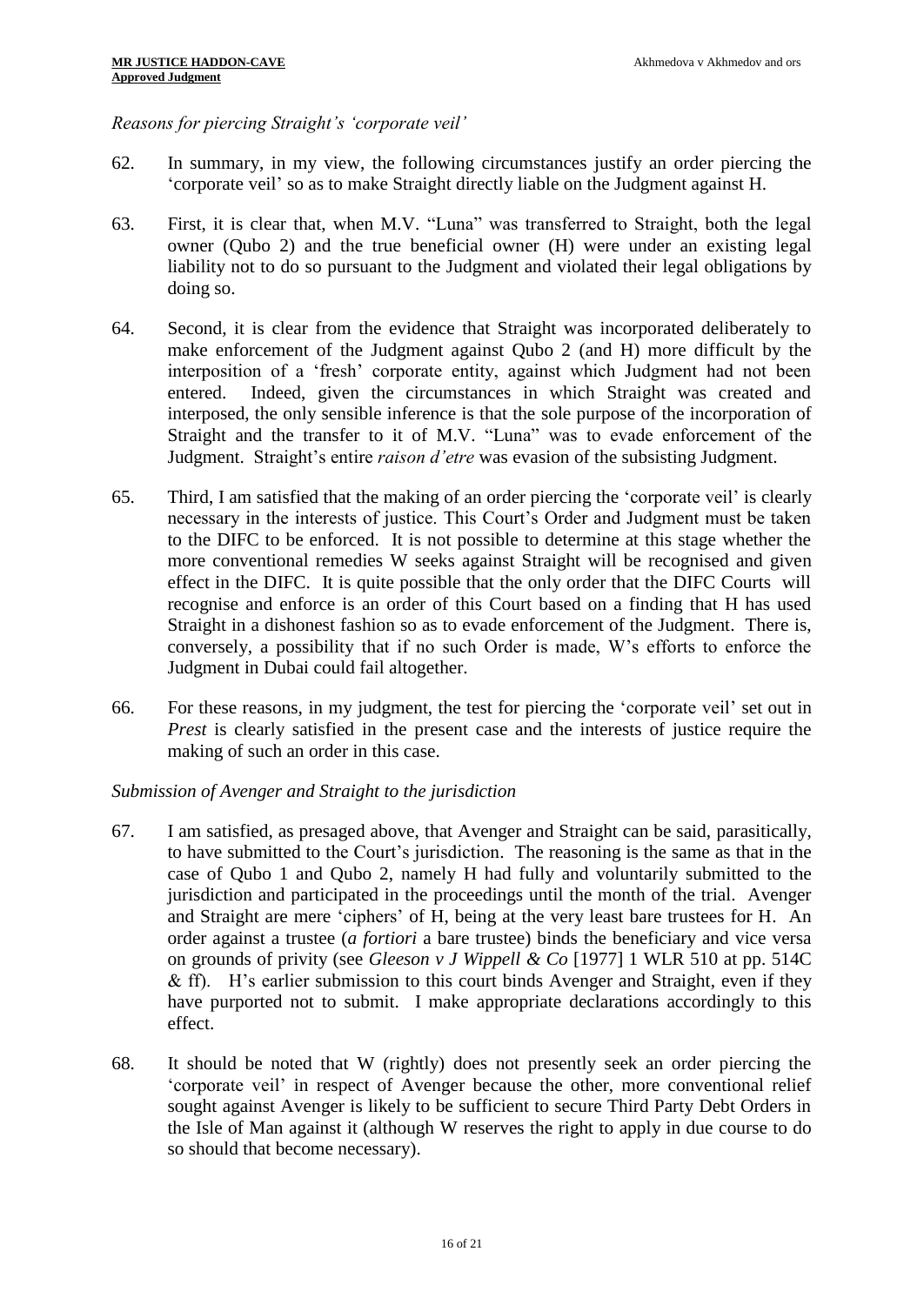## **(3) Transfer order under s. 24(1)(a) MCA 1973**

69. Part II of the MCA 1973 confers wide powers on the court to order ancillary relief in matrimonial proceedings. Section 23 provides for periodical and lump sum payments to a spouse or for the benefit of children of the marriage. Under section  $24(1)(a)$ , the court may order that:

> "*a party to the marriage shall transfer to the other party... such property as may be so specified, being property to which the first-mentioned party is entitled, either in possession or reversion*"

Section 25 provides for a number of matters to which the court must in particular have regard in making such orders, including:

> "*[the] income, earning capacity, property and other financial resources which each of the parties to the marriage has or is likely to have in the foreseeable future*"

70. As Lady Hale explained in *Prest* (*supra*) at [84], when agreeing with Lord Sumption that the properties in question were held by the Respondent companies on trust for the husband:

> "*84 I agree that this appeal should succeed, on the basis that the properties in question were held by the respondent companies on trust for the husband. As he is beneficially entitled to them, they fall within the scope of the court's power to make transfer of property orders under section 24(1)(a) of the Matrimonial Causes Act 1973 . It also means that the court has power to order that the companies, as bare trustees, transfer these properties to the wife.*"

- 71. I have held and declared that Straight holds M.V. "Luna" absolutely for H (see above). It is, therefore, open to this Court to transfer M.V. "Luna" into W's name under s. 24(1)(a) MCA 1973 ("the Transfer Order") and order that all necessary steps be taken by H and Straight to vest M.V. "Luna" in W's name. For the reasons outlined above, in my judgment, this is a paradigm case for such an order to be made and I so order.
- 72. W undertakes that, to the extent that she is able to realise M.V. "Luna" following such transfer, she will give full credit for all proceeds of sale against the lump sum order made in her favour (*i.e.* £350 million before interest and costs). I accept this undertaking.

## **(4) Section 423 Applications and s. 37 MCA 1973 applications**

73. The Court has already made orders under sections 423–425 of the IA 1986 setting aside and making payment orders in respect of (i) the transfer of H's interest in Avenger to the Bermuda discretionary trust and (ii) the purported transfer of the modern art collection and Cotor's cash to Qubo 1 and/or Qubo 2 (see paragraphs 92- 107 of the Judgment).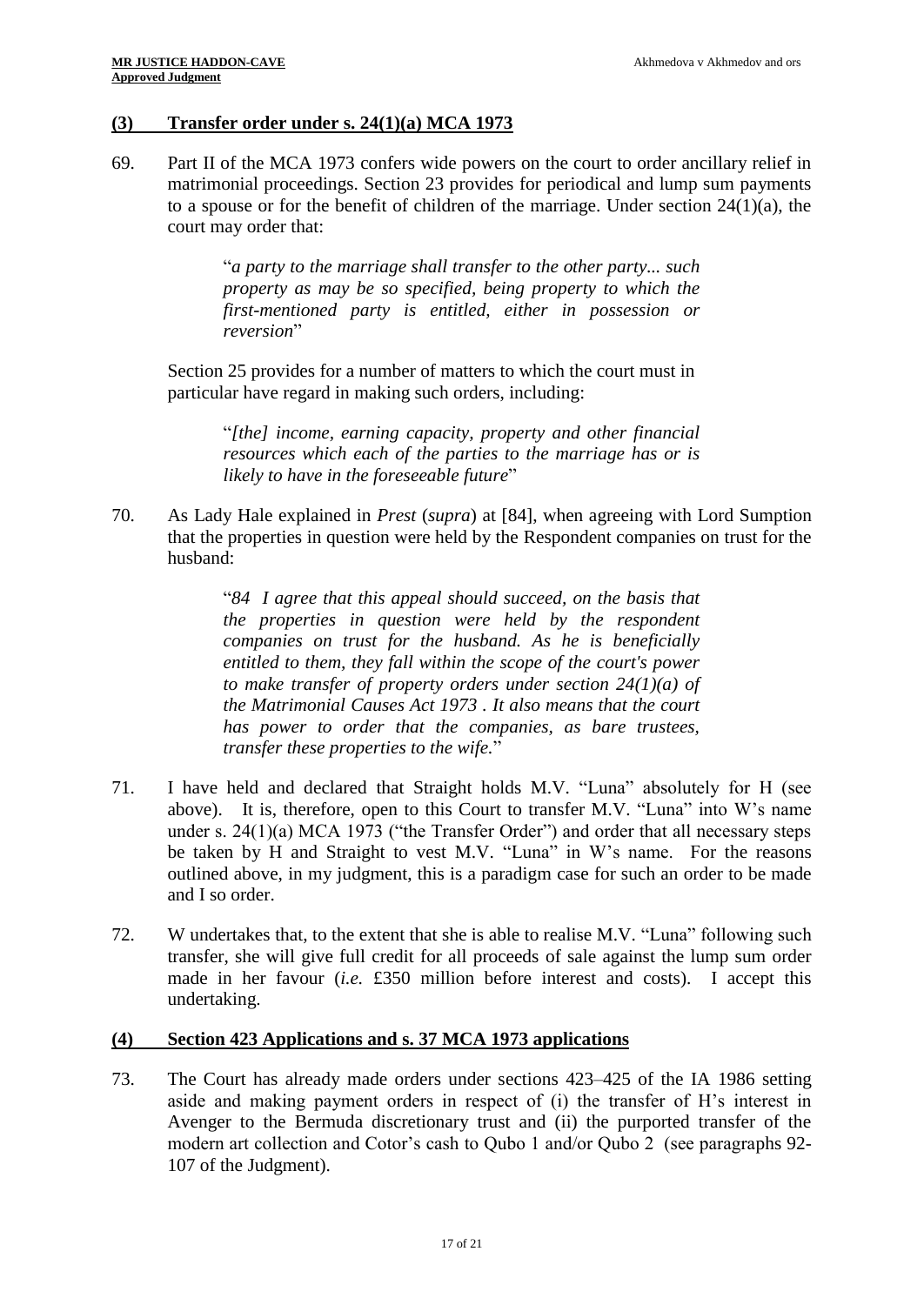74. W now seeks further relief under sections 423–425 IA 1986 and/or section 37 MCA 1973 in respect of two other transactions: (i) the payment by H to Avenger of  $\epsilon$ 260,000,000; and (ii) the transfer of M.V. "Luna" by Qubo 2 to Straight.

## *Section 37 MCA 1973*

- 75. The principles applicable in respect of section 37 MCA 1973 are out in the Judgment at paragraphs 96-97 and do not require repetition.
- 76. The current application, in respect of the payment by H to Avenger of  $\epsilon$ 260 million, is outside the relevant 3-year statutory period which creates the presumption that dispositions within this period fall to be set aside. However, I am satisfied that disposition should be set aside on the facts under section 37 for the same reasons as it is impugned under s. 423 IA 1986 (see further below).
- 77. The relevant analysis is as follows. The statutory presumption under section 37 MCA 1973 does apply in respect of the disposition of M.V. "Luna" from Qubo 2 to Straight. This is because this disposition took place on 8th March 2017, *i.e.* within a year of the issuance of the present application. Section 37 requires the reviewable disposition to have been made by a party to the marriage. I found and held in paragraph 7 of my supplemental judgment dated 20th December 2016 that Qubo 2 was the 'cipher' or *alter ego* of H. Thus, the disposition of M.V. "Luna" to Straight, though purportedly by Qubo 2, was in fact made by H. Since this disposition was made within the last three years, there is a rebuttable presumption that it falls to be set aside. H has not appeared nor served any evidence rebutting this presumption. Accordingly, an order under section 37 MCA 1973 should be made. I declare for the same reasons that the disposition of M.V. "Luna" by Qubo 2 to Straight was void *ab initio* (*c.f.* Judgment, paragraph 97).

## *Section 423 IA 1986*

78. The general principles pursuant to which the court exercises its jurisdiction under section 423-425 IA 1986 are set out in my Judgment at paragraphs 102-107 and it is not necessary to rehearse them again here (see also Sales J in *4Eng Ltd v Harper* [2010] BCC 746, at paragraphs  $[9] - [16]$ ). When determining whether a relevant purpose exists, it need not be established that the purpose was the sole or a dominant purpose; it is sufficient if the relevant purpose is a "*real substantial purpose*" of the transaction (see *IRC v Hashmi* [2002] 2 BCLC 489, [25], *per* Arden LJ). So long as a sufficient connection to the jurisdiction is shown so as to make it "*just and proper to make the order against [the transferee] despite the foreign element*", it is well established that s.423 may be given extra-territorial effect: see *Erste Group Bank AG, London Branch v JSC 'VMZ Red October'* [2015] 1 CLC 706, [116], and the cases cited therein. In my judgment, sufficient connection is established in this case by the fact that the transfers were deliberately effected to evade an English claim brought by the spouse of the transferor, who was resident in England.

## *Application of principles*

79. In my judgment, applying these principles to the facts of the present case, the requisite conditions for the exercise of the court's statutory jurisdiction are clearly fulfilled for the following reasons. First, I am satisfied that the relevant transactions were for nil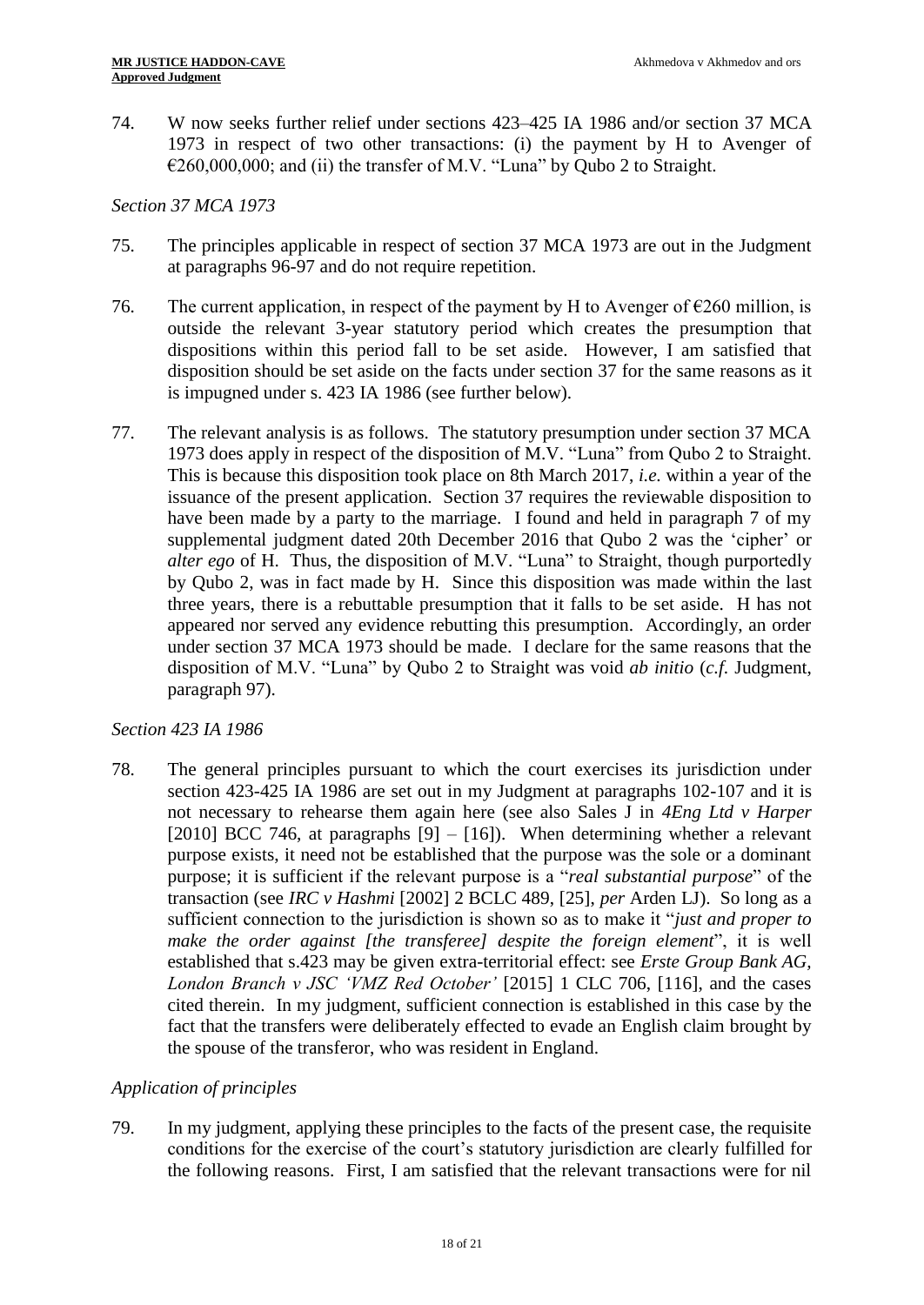consideration: Avenger and Straight are both 'ciphers' for H with no independent commercial existence of their own. Despite his ongoing duty of full and frank disclosure (under *e.g. Jenkins v Livesey* [1985] AC 424), H has disclosed no assets of these entities which could have enabled them to give full consideration for a transfer by H to Avenger by H of  $\epsilon$ 260,000,000, or by H to Straight of a vessel worth \$487,278,000 (on 2017 insurance values). Second, I am satisfied that the real substantial purpose of the transactions was to place assets beyond the reach of W's claims, as part of what I have already referred to as the "*wider pattern of conduct by H designed to put his assets out of the reach of W*" (see Judgment, paragraph 100 and the findings at paragraphs 19 – 20 that H's conduct has been "*seriously iniquitous*" and that he has displayed a "*naked determination to hinder or prevent the enforcement of W's claim*"). Third, I am satisfied that neither transaction served any genuine commercial purpose. Both transactions were between entities that are known corporate 'ciphers' of H. It is clear that, in each case, H was on both sides of the transaction. Both transactions were undertaken in the shadow and wake of W's substantial ancillary relief claims against H. In the case of the Avenger transaction, this was done after it became clear that there was no prospect of the marriage being revived. In the case of the Straight transaction this was after there was a substantial money judgment against Qubo 2 and H. In summary, I am satisfied that these transactions form part of H's continuing deliberate and dishonest campaign to avoid his liabilities under the Judgment.

#### *Relief*

- 80. I am satisfied that robust and immediate relief is required in this case for the following reasons. First, the transactions form part of H's continuing campaign to defeat W by concealing his assets in a web of offshore companies; and, as such, the court should fashion the fullest possible remedy to combat H's dishonest conduct (*c.f.* Sales J in *4Eng*). Second, the relief and remedy should be fashioned in light of the facts 'on the ground' and in a manner that gives the best prospects of protecting W's position as a creditor; and in practice, that means directing the orders against Avenger and Straight as the transferees. Third, the Court should seek to make practical orders that stand the best prospect of being recognised and enforced in the jurisdictions in which it is intended to seek enforcement: namely, Isle of Man and DIFC and Dubai.
- 81. In these circumstances, I am satisfied that the same or similar considerations and orders are appropriate as the Court made in relation to Qubo 1 and Qubo 2, *i.e.* declaring the transactions void under s. 37 MCA 1973 and setting them aside under s.425(1)(a) and making orders pursuant to s.425(1)(d) "[requiring] *any person to pay to any other person in respect of benefits received from the debtor such sums as the court may direct*".
- 82. Accordingly, in default of the above Transfer Order being satisfied within 7 days, I make the following orders:
	- (1) In respect of Avenger, an order that it pay W the sterling equivalent of €260,000,000; and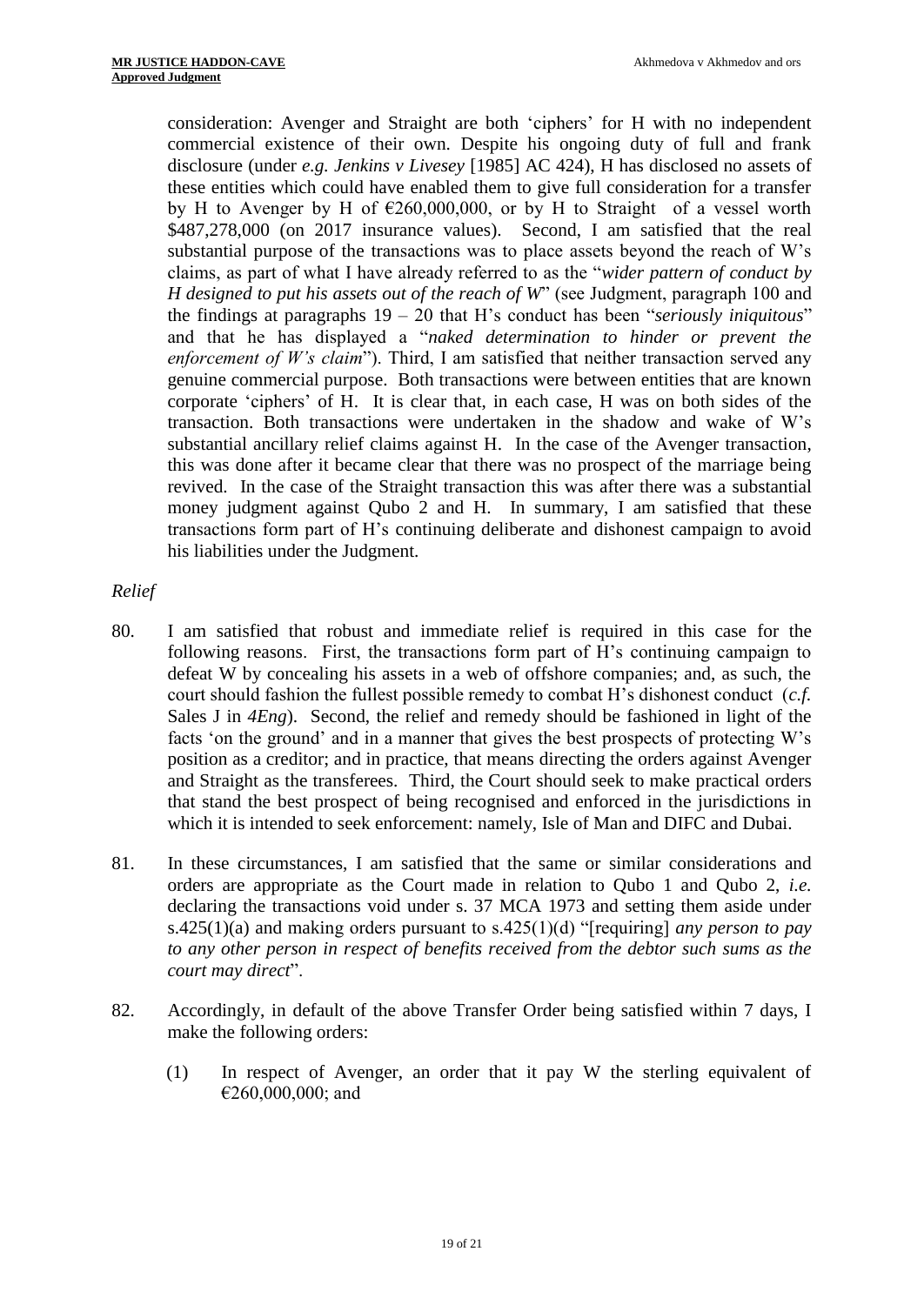- (2) In respect of Straight, an order that Straight pay W the full value of the lump sum award against H up to the current value of the asset (namely, the current insurance value of M.V. "Luna" of \$487,278,000) on the basis that the value of the asset placed beyond W's reach is greater than the total value of her claim.
- 83. To avoid any risk of double recovery, I order that Avenger and Straight's payment obligations are to be joint and several with those of the existing obligations under the Judgment. In this way, execution against Avenger or Straight would reduce *pro tanto* the Judgment debt, and *vice versa*.
- 84. I am satisfied that these direct payment orders will be efficacious and assist enforcement of the Judgment by enabling W (i) to seek registration of a liquidated money judgment against Avenger in the Isle of Man; (ii) to seek Third Party Debt Orders in order to execute Judgment against Avenger's alleged rights against Carolina; and (iii) to seek enforcement of a liquidated money judgment against Straight in DIFC, which would improve the prospects of maintaining the DIFC freezing injunction and, ultimately, of executing the Judgment against M.V. "Luna".

## **(5) Extension of post-judgment freezing injunction to Avenger/Straight**

- 85. W also seeks the extension of the post-judgment freezing injunction made in December 2016.
- 86. I am satisfied that, both because of and notwithstanding H's history of hitherto disobedience of English Court Orders, it would be appropriate to extend the freezing injunction to cover also his 'ciphers', Avenger and Straight. An extension may encourage and enable other Courts around the world with control of H's assets to assist this Court in enforcement as a matter of comity as the DIFC has done. Accordingly, I so order.

## **CONCLUSION**

87. In conclusion, for the above reasons, I grant W's application for relief and make the Orders set out in the Order signed by me on 21st March 2018.